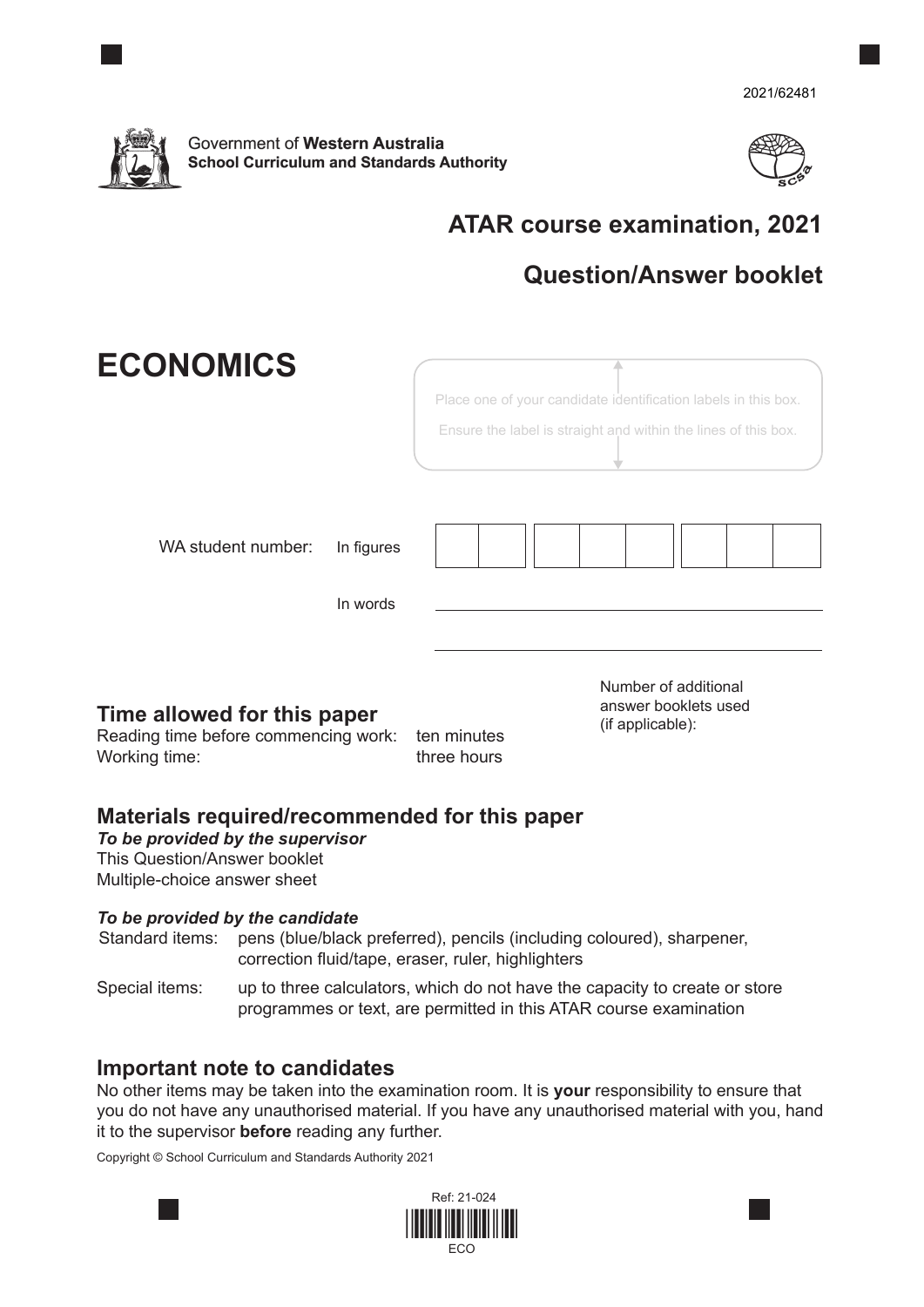#### **Structure of this paper**

| Section                                                    | Number of<br>questions<br>available | Number of<br>questions to<br>be answered | Suggested<br>working time<br>(minutes) | <b>Marks</b><br>available | Percentage<br>οf<br>examination |
|------------------------------------------------------------|-------------------------------------|------------------------------------------|----------------------------------------|---------------------------|---------------------------------|
| <b>Section One</b><br>Multiple-choice                      | 24                                  | 24                                       | 30                                     | 24                        | 24                              |
| <b>Section Two</b><br>Data interpretation/<br>Short answer | 3                                   | 3                                        | 70                                     | 36                        | 36                              |
| <b>Section Three</b><br><b>Extended answer</b>             | $\overline{4}$                      | 2                                        | 80                                     | 40                        | 40                              |
|                                                            |                                     |                                          |                                        | <b>Total</b>              | 100                             |

**Total** 100

## **Instructions to candidates**

- 1. The rules for the conduct of the Western Australian external examinations are detailed in the *Year 12 Information Handbook 2021: Part II Examinations*. Sitting this examination implies that you agree to abide by these rules.
- 2. Write your answers in this Question/Answer booklet preferably using a blue/black pen. Do not use erasable or gel pens.
- 3. Answer the questions according to the following instructions.

Section One: Answer all questions on the separate Multiple-choice answer sheet provided. For each question, shade the box to indicate your answer. Use only a blue or black pen to shade the boxes. Do not use erasable or gel pens. If you make a mistake, place a cross through that square, then shade your new answer. Do not erase or use correction fluid/tape. Marks will not be deducted for incorrect answers. No marks will be given if more than one answer is completed for any question.

Sections Two and Three: Write your answers in this Question/Answer booklet.

- 4. You must be careful to confine your answers to the specific questions asked and to follow any instructions that are specific to a particular question.
- 5. Supplementary pages for planning/continuing your answers to questions are provided at the end of this Question/Answer booklet. If you use these pages to continue an answer, indicate at the original answer where the answer is continued, i.e. give the page number.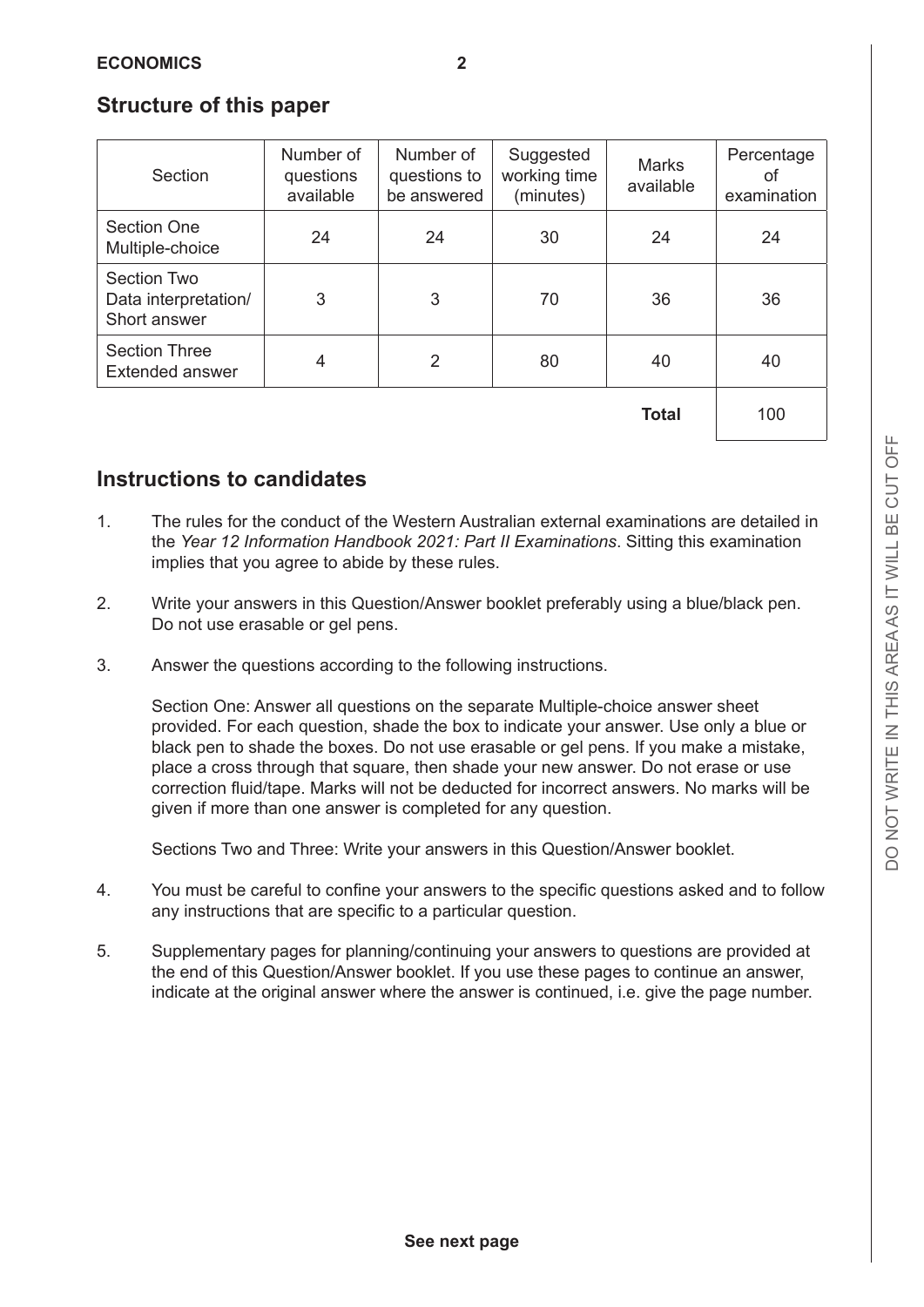#### **Section One: Multiple-choice 24% (24 Marks)**

This section has **24** questions. Answer **all** questions on the separate Multiple-choice answer sheet provided. For each question, shade the box to indicate your answer. Use only a blue or black pen to shade the boxes. Do not use erasable or gel pens. If you make a mistake, place a cross through that square, then shade your new answer. Do not erase or use correction fluid/tape. Marks will not be deducted for incorrect answers. No marks will be given if more than one answer is completed for any question.

Suggested working time: 30 minutes.

- 1. The largest category of world merchandise exports is
	- (a) fuels and mining products.
	- (b) agricultural products.
	- (c) education and tourism services.
	- (d) manufactured products.
- 2. One of the economic effects of globalisation is that it
	- (a) creates jobs in the short term through structural change.
	- (b) eliminates the principle of comparative advantage.
	- (c) places downward pressure on the domestic price level.
	- (d) reduces volatility in global financial markets.
- 3. Australia's international competitiveness will **most** likely increase if
	- (a) the Australian dollar appreciates relative to our trading partners' currencies.
	- (b) the Australian Government spends more on ports and railroads.
	- (c) Australian workers' wages increase faster than their productivity.
	- (d) Gross Domestic Product (GDP) growth is higher in Australia than in other countries.
- 4. As a percentage of GDP, Australia's total imports plus total exports, is approximately
	- (a) 75%.
	- (b) 45%.
	- (c) 25%.
	- (d) 5%.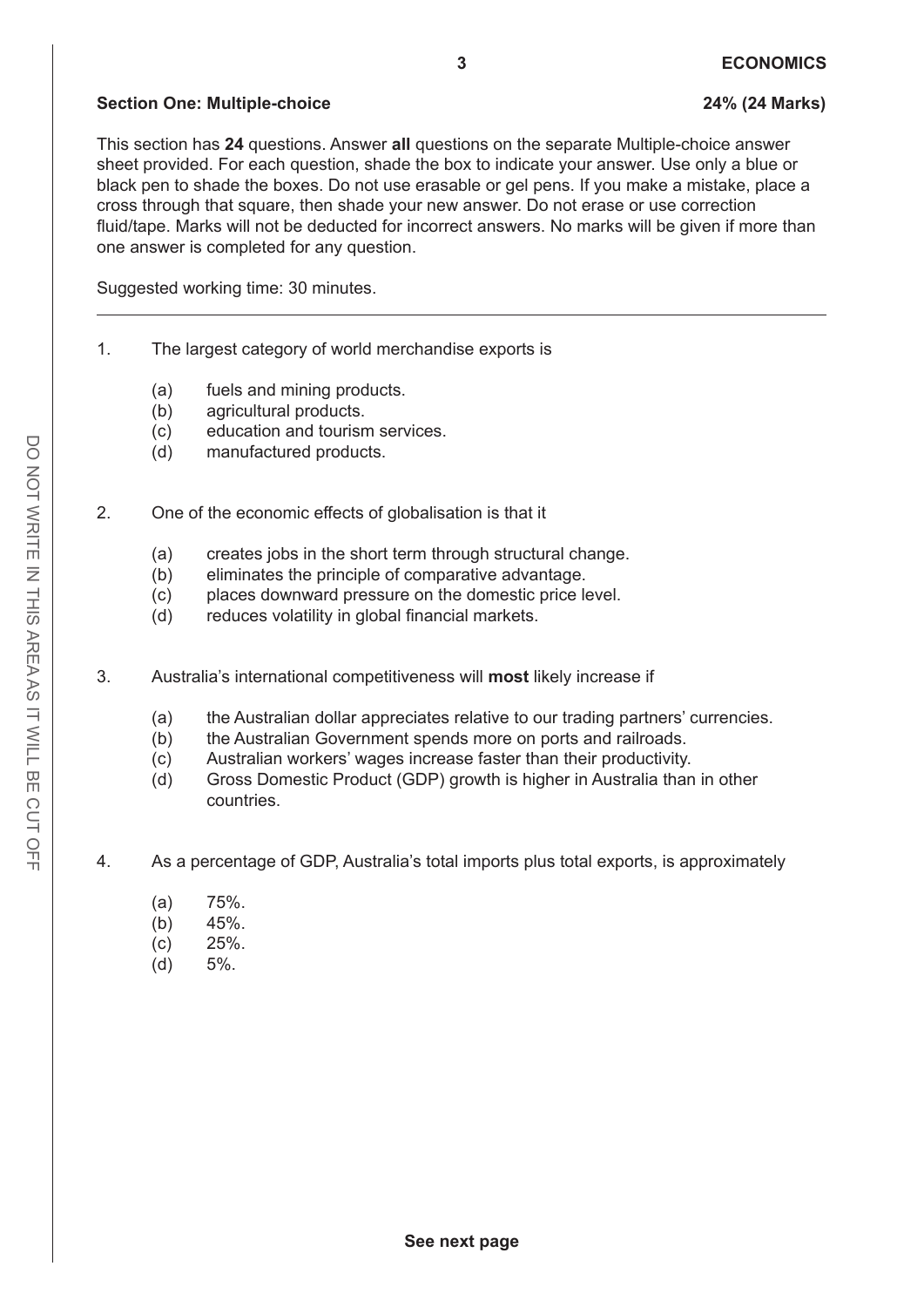- 
- 5. The table below shows the production possibilities of coal and iron ore in two countries.

|                  | Coal<br>(tonnes) |    | Iron ore<br>(tonnes) |
|------------------|------------------|----|----------------------|
| <b>Country A</b> | 50               | or | 100                  |
| Country B        | 80               | Οl | 320                  |

According to the above table, country

- (a) B has a comparative advantage in producing coal.
- (b) A has an absolute advantage in producing iron ore.
- (c) B has a comparative advantage in producing iron ore.
- (d) A has a comparative advantage in producing iron ore.

#### 6. A subsidy is a

- (a) direct payment to producers by government to reduce the market price of a good or service.
- (b) direct payment to producers on an imported good or service to reduce the cost of imports.
- (c) tax imposed on an exported good or service to reduce the cost of exports.
- (d) direct payment to producers by government to reduce the costs of domestic production.
- 7. In recent years, which of the following factors has had the **largest** effect on Australia's terms of trade?
	- (a) the price of Australian commodity exports
	- (b) the supply of Australian commodity exports
	- (c) the price of Australian commodity imports
	- (d) the value of the Australian dollar
- 8. Which of the following statements about the trade weighted index (TWI) are correct?
	- I. it is used to measure the value of the A\$ against a basket of currencies
	- II. it reflects global economic conditions
	- III. there are currently 10 currencies in the Australian TWI
	- IV. it gives the highest weighting to Australia's largest trading partner
	- $(a)$  I, II and III.
	- $(b)$  I, II and IV.
	- $(c)$  II, III and IV.
	- $(d)$  I, III and IV.
- 9. Given the exchange rate of AUD 1 = EURO 0.65, what is the approximate cost of a 2500 EURO European holiday in AUD?
	- (a) \$3846
	- (b) \$3125
	- (c) \$1625
	- (d) \$6250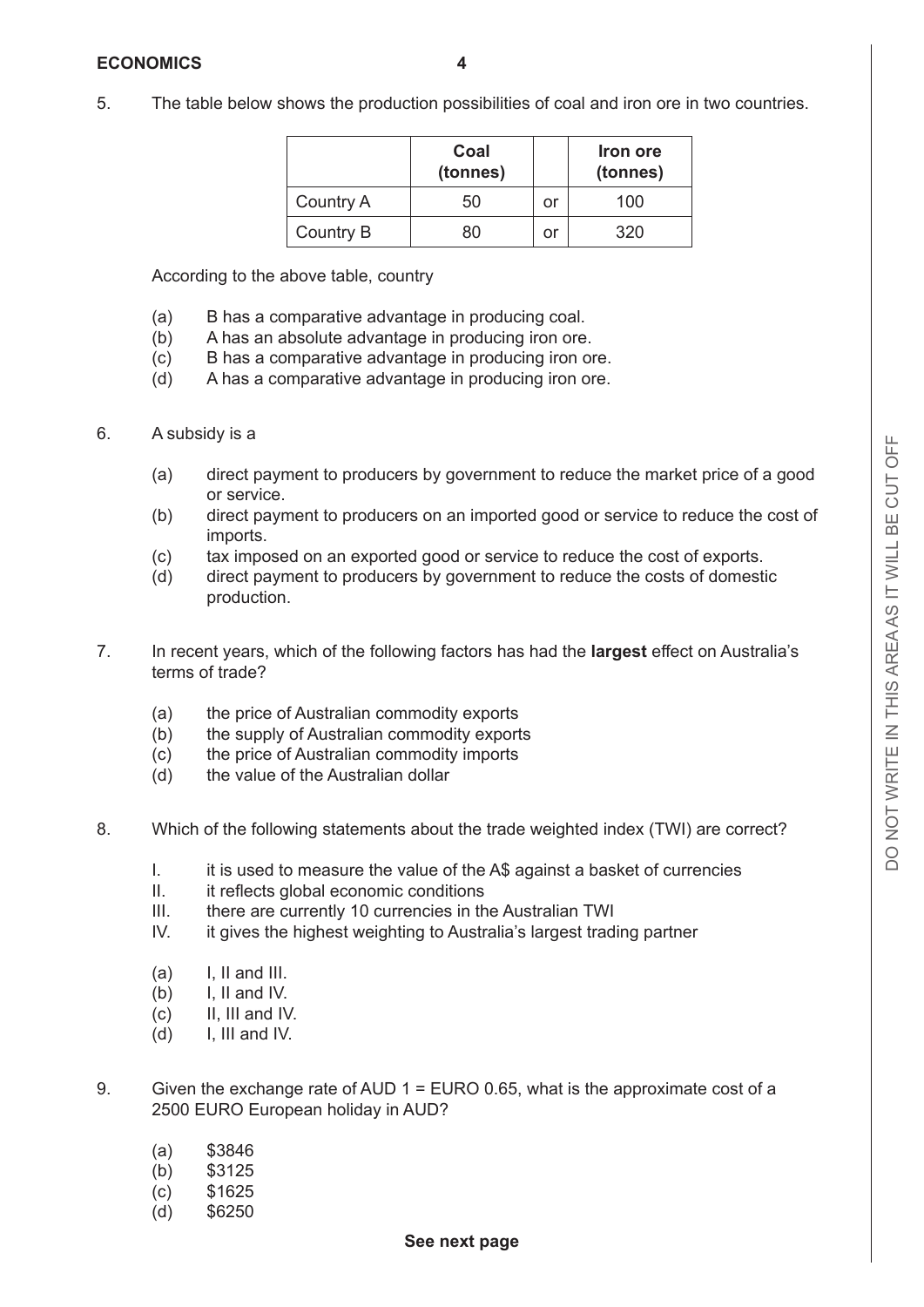- 10. Australia's total net foreign liability is
	- (a) public sector debt plus foreign ownership of Australian assets.
	- (b) total foreign investment in Australia plus repatriation of profits.
	- (c) foreign debt plus total foreign investment in Australia.
	- (d) net foreign debt liabilities plus net foreign equity liabilities.
- 11. An increase in direct foreign investment in Australian agriculture would be recorded in Australia's balance of payments as a credit in the
	- (a) current account.
	- (b) capital account.
	- (c) financial account.
	- (d) national savings account.
- 12. Which of the following factors is **not** a determinant of the value of the Australian dollar?
	- (a) balance of payments
	- (b) activities of currency speculators
	- (c) Reserve Bank of Australia intervention
	- (d) relative inflation rates
- 13. Assuming an economy's real GDP is currently \$1000bn and the marginal propensity to consume (MPC) is 0.75, an increase in government spending of \$50bn will result in a new equilibrium level of spending equal to
	- (a) \$1100bn.
	- (b) \$1150bn.
	- (c) \$1200bn.
	- (d) \$1250bn.
- 14. In the aggregate expenditure (AE) model, the AE line is **most** likely to shift downward when the
	- (a) Reserve Bank of Australia lowers the cash rate.
	- (b) level of business investment decreases due to reduced confidence.
	- (c) current account of Australia is in deficit.
	- (d) level of imports of goods and services falls.
- 15. An increase in real wages will
	- (a) shift the aggregate supply (AS) curve to the right.
	- (b) shift the AS curve to the left.
	- (c) increase real GDP and create jobs.
	- (d) reduce the price level.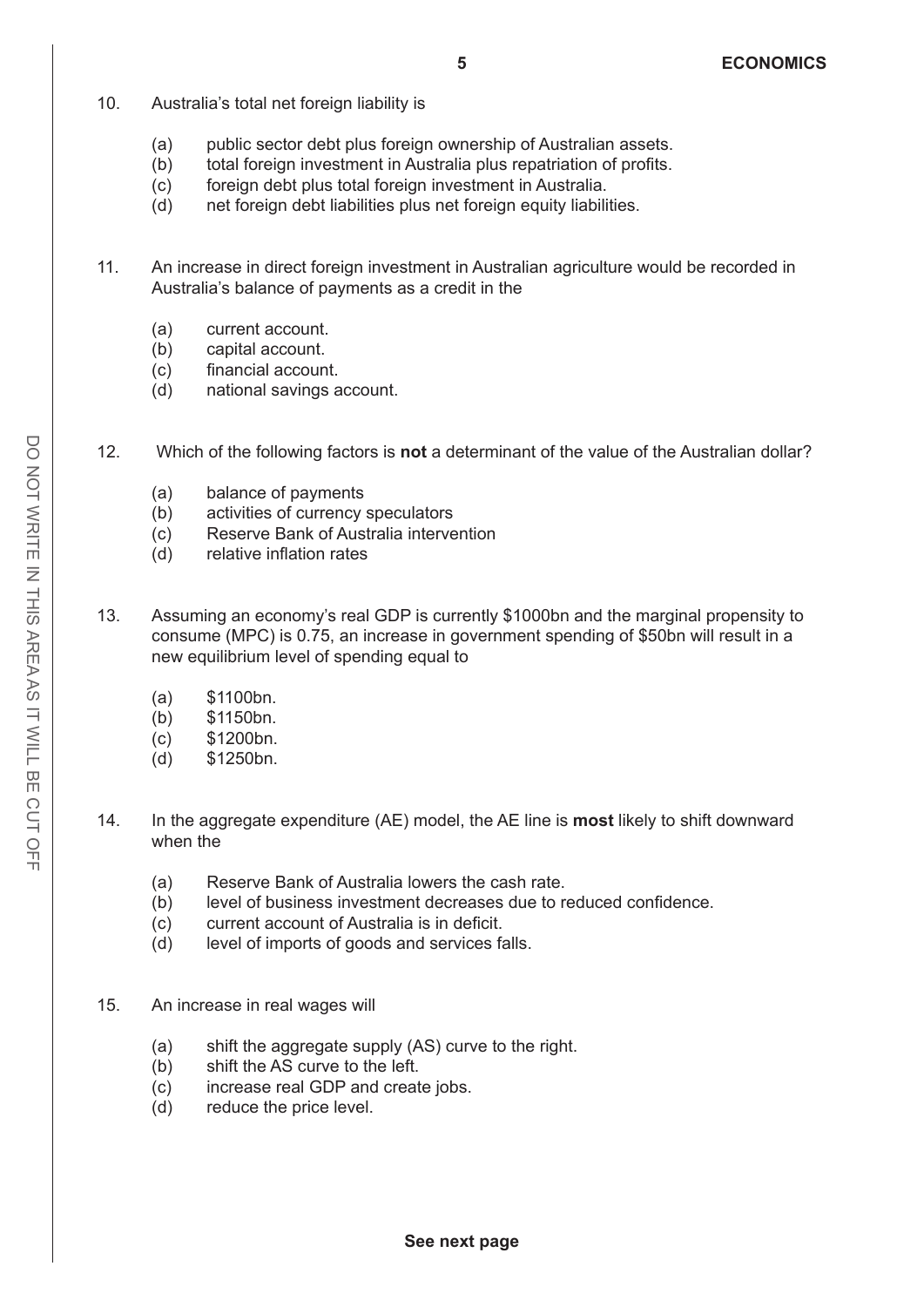#### **ECONOMICS 6**

- 
- 16. If Australians buy goods from India,
	- (a) Australia's aggregate demand (AD) curve will shift to the right.
	- (b) India's AD curve will shift to the right.
	- (c) Australia's aggregate supply (AS) curve will shift to the right.
	- (d) India's AS curve will shift to the right.
- 17. Australia's economic objective of price stability is **most** compatible with the
	- (a) balanced budget objective.
	- (b) equitable distribution of income objective.
	- (c) sustainable economic growth objective.
	- (d) efficient resource allocation objective.
- 18. One of the weaknesses of fiscal policy is that it
	- (a) has significant implementation delays.
	- (b) requires approval from the Reserve Bank of Australia (RBA).
	- (c) has limited impacts on consumer spending.
	- (d) cannot be directed to specific sectors of the economy.
- 19. During a recession, which of the following is an example of an automatic stabiliser?
	- (a) a reduction in personal income tax rates
	- (b) a reduction in the goods and services tax (GST) rate
	- (c) a decrease in income tax revenue
	- (d) an increase in infrastructure spending
- 20. If the Australian Government's budget is currently in deficit, spending more than it raises in taxes may
	- (a) lead to a budget surplus.
	- (b) cause a balanced budget.
	- (c) create an increase in government savings.
	- (d) lead to an increase in government borrowing.
- 21. If the Australian Government is operating a budget surplus, it is **most** likely that
	- (a) unemployment is high, inflation is low and retail sales are weak.
	- (b) retail sales are strong, inflation is high and the unemployment rate is high.
	- (c) retail sales are weak, inflation is low and GDP growth is high.
	- (d) interest rates are high, unemployment is low and the trade balance is in deficit.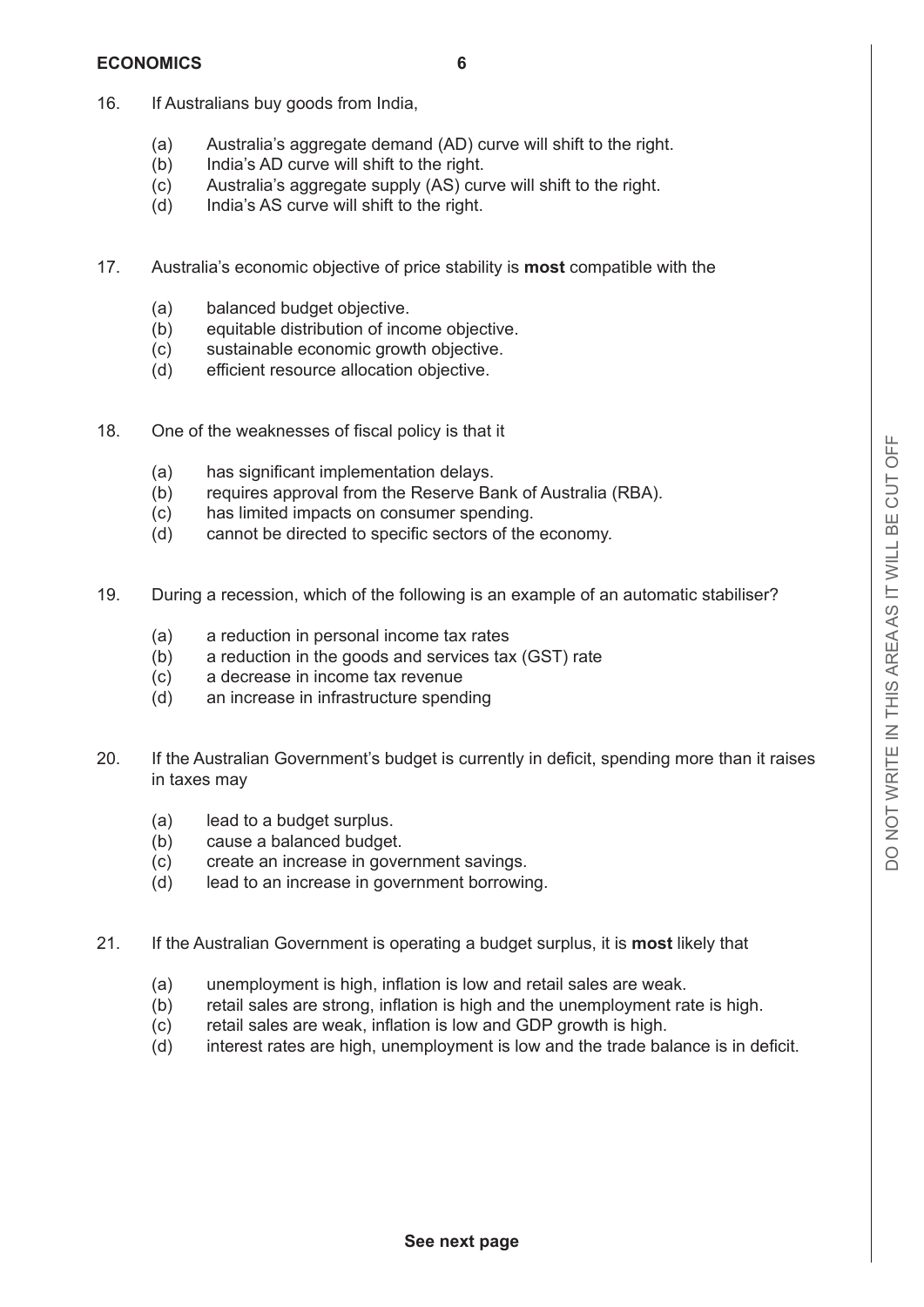- 22. A strength of monetary policy is that it
	- (a) can have an impact on the exchange rate.
	- (b) can be targeted to specific sectors of the economy.
	- (c) is more effective in a recession than fiscal policy.
	- (d) is the only policy that can control inflation.
- 23. Which of the following is **not** a cause of structural change?
	- (a) a change in consumer tastes
	- (b) an increase in GDP per capita
	- (c) an increase in innovation by firms
	- (d) a subsidy to domestic firms
- 24. Which of the following statements about employment across various sectors in Australia is correct?
	- (a) Services as a percentage of employment has increased.
	- (b) Mining and agriculture as a percentage of employment has increased.
	- (c) Manufacturing and agriculture as a percentage of employment has increased.
	- (d) Employment in mining and manufacturing is growing at a slower rate than agriculture.

**End of Section One**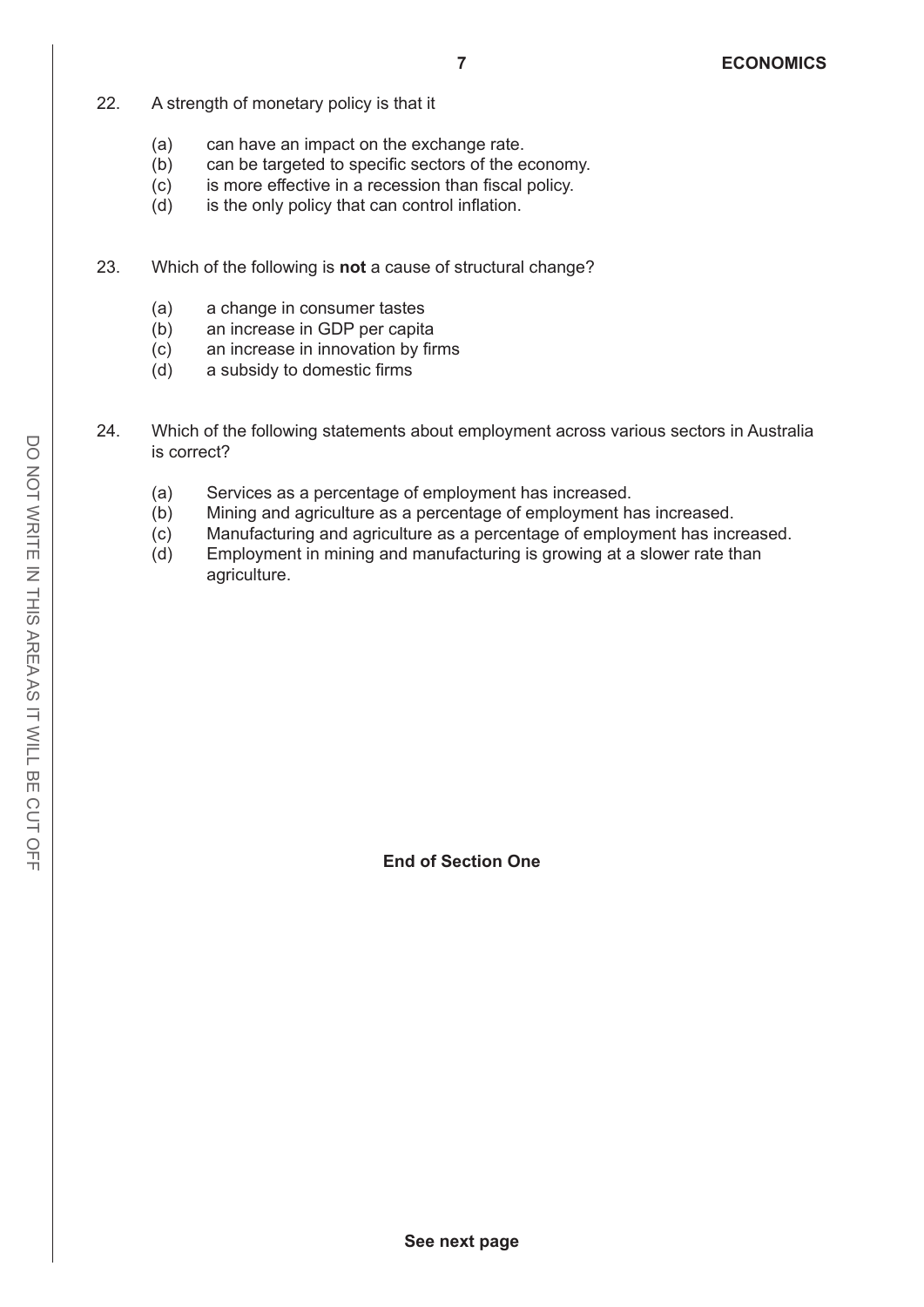#### **Section Two: Data interpretation/Short answer 36% (36 Marks)**

This section contains **three** questions. Answer **all** questions. Write your answers in the spaces provided.

Supplementary pages for planning/continuing your answers to questions are provided at the end of this Question/Answer booklet. If you use these pages to continue an answer, indicate at the original answer where the answer is continued, i.e. give the page number.

Suggested working time: 70 minutes.

#### **Question 25 (12 marks)**

This question refers to the graph below which shows Australia's balance of payments data.

#### Trade balance **Current account balance**  $6<sup>6</sup>$  $\overline{\phantom{0}}$ 4.0 4  $\overline{\phantom{a}}$ Percentage of GDP Percentage of GDP  $\overline{\phantom{0}}$ centage of GD  $\overline{\phantom{0}}$  $\overline{\mathbf{0}}$  $-1$  $-2$ -3.0 -3 -4.0 -4 -5.0 -5 Mar-16 Jun-16 Sep-16 Dec-16 Mar-17 Jun-17 Sep-17 Dec-17 Mar-18 Jun-18 Sep-18 Dec-18 Mar-19 Jun-19 Sep-19 Dec-19 Mar-20 Dec-20 Jun-20 Sep-20 Year and quarter

**Trade and current account balance 2016–2020** 

- (a) (i) What was Australia's highest recorded trade balance over the period 2016 to Growth domestic product, chain volume measures, seasonally adjusted 2020? (1 mark)
	- (ii) In which year and quarter did Australia record its first current account surplus? (1 mark)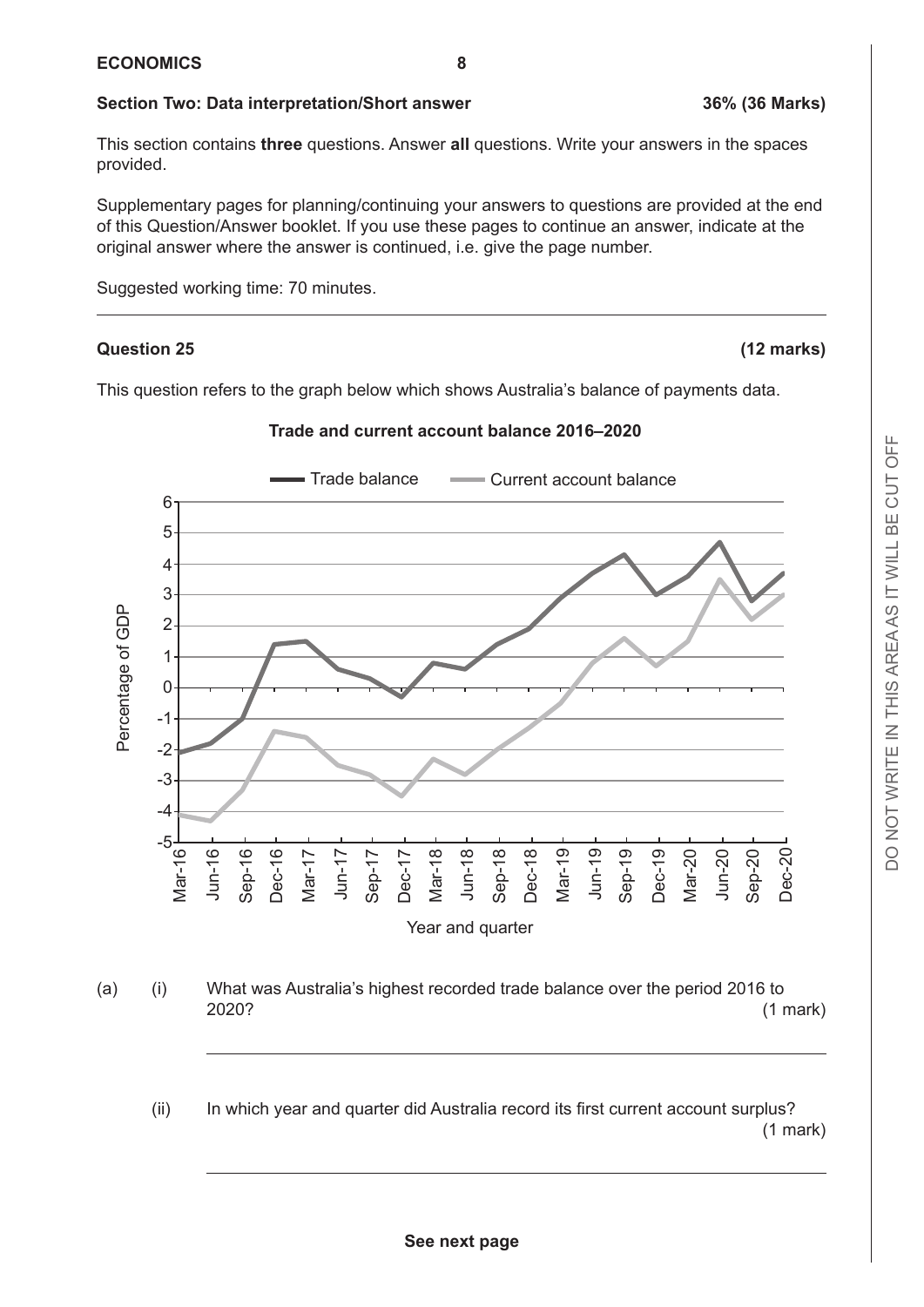| economic reasons for this. |                                                                                                                                                                                                                                      |                                                                                                                      |             |
|----------------------------|--------------------------------------------------------------------------------------------------------------------------------------------------------------------------------------------------------------------------------------|----------------------------------------------------------------------------------------------------------------------|-------------|
|                            |                                                                                                                                                                                                                                      |                                                                                                                      |             |
|                            |                                                                                                                                                                                                                                      |                                                                                                                      |             |
|                            | ,我们也不会有什么。""我们的人,我们也不会有什么?""我们的人,我们也不会有什么?""我们的人,我们也不会有什么?""我们的人,我们也不会有什么?""我们的人                                                                                                                                                     |                                                                                                                      |             |
|                            | <u>and the contract of the contract of the contract of the contract of the contract of the contract of the contract of the contract of the contract of the contract of the contract of the contract of the contract of the contr</u> |                                                                                                                      |             |
|                            |                                                                                                                                                                                                                                      |                                                                                                                      |             |
|                            |                                                                                                                                                                                                                                      |                                                                                                                      |             |
|                            |                                                                                                                                                                                                                                      |                                                                                                                      |             |
|                            |                                                                                                                                                                                                                                      |                                                                                                                      |             |
|                            |                                                                                                                                                                                                                                      |                                                                                                                      |             |
|                            |                                                                                                                                                                                                                                      | <u> 1989 - Andrea Santa Alemania, amerikana amerikana amerikana amerikana amerikana amerikana amerikana amerikan</u> |             |
|                            |                                                                                                                                                                                                                                      | <u> 1989 - Johann Stoff, amerikansk politiker (* 1908)</u>                                                           |             |
|                            |                                                                                                                                                                                                                                      |                                                                                                                      |             |
|                            |                                                                                                                                                                                                                                      |                                                                                                                      |             |
|                            |                                                                                                                                                                                                                                      |                                                                                                                      |             |
|                            |                                                                                                                                                                                                                                      |                                                                                                                      |             |
| policy makers.             | Explain why a fluctuating current account balance is not considered to be of concern to                                                                                                                                              |                                                                                                                      | $(5$ marks) |
|                            |                                                                                                                                                                                                                                      |                                                                                                                      |             |
|                            |                                                                                                                                                                                                                                      |                                                                                                                      |             |
|                            |                                                                                                                                                                                                                                      |                                                                                                                      |             |
|                            |                                                                                                                                                                                                                                      |                                                                                                                      |             |
|                            |                                                                                                                                                                                                                                      |                                                                                                                      |             |
|                            |                                                                                                                                                                                                                                      |                                                                                                                      |             |
|                            |                                                                                                                                                                                                                                      |                                                                                                                      |             |
|                            |                                                                                                                                                                                                                                      |                                                                                                                      |             |
|                            |                                                                                                                                                                                                                                      |                                                                                                                      |             |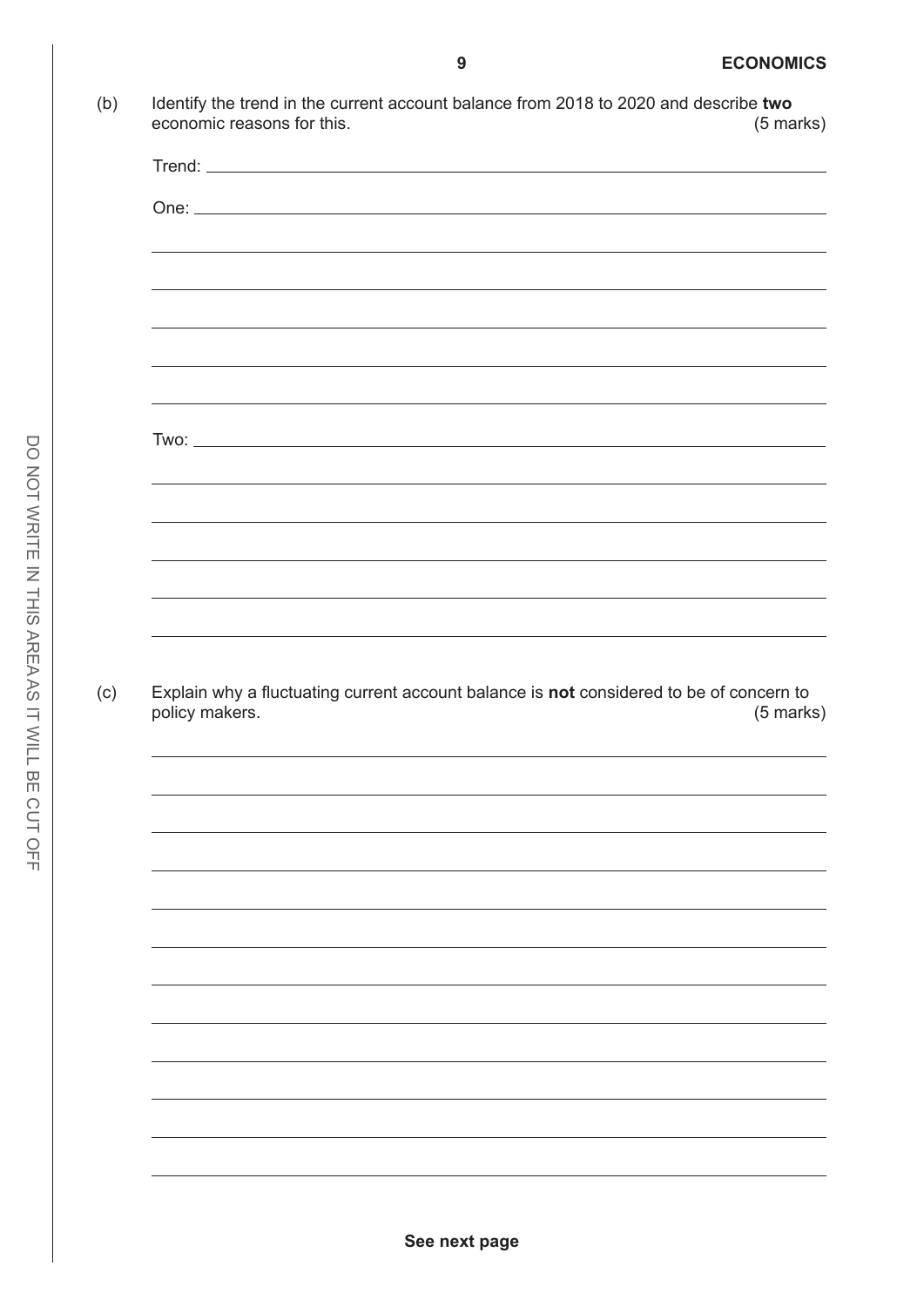#### **Question 26 (12 marks)**

This question refers to the two graphs below, which show Australia's GDP growth (quarterly) and the Australian Government's budget balance (annual).





**See next page**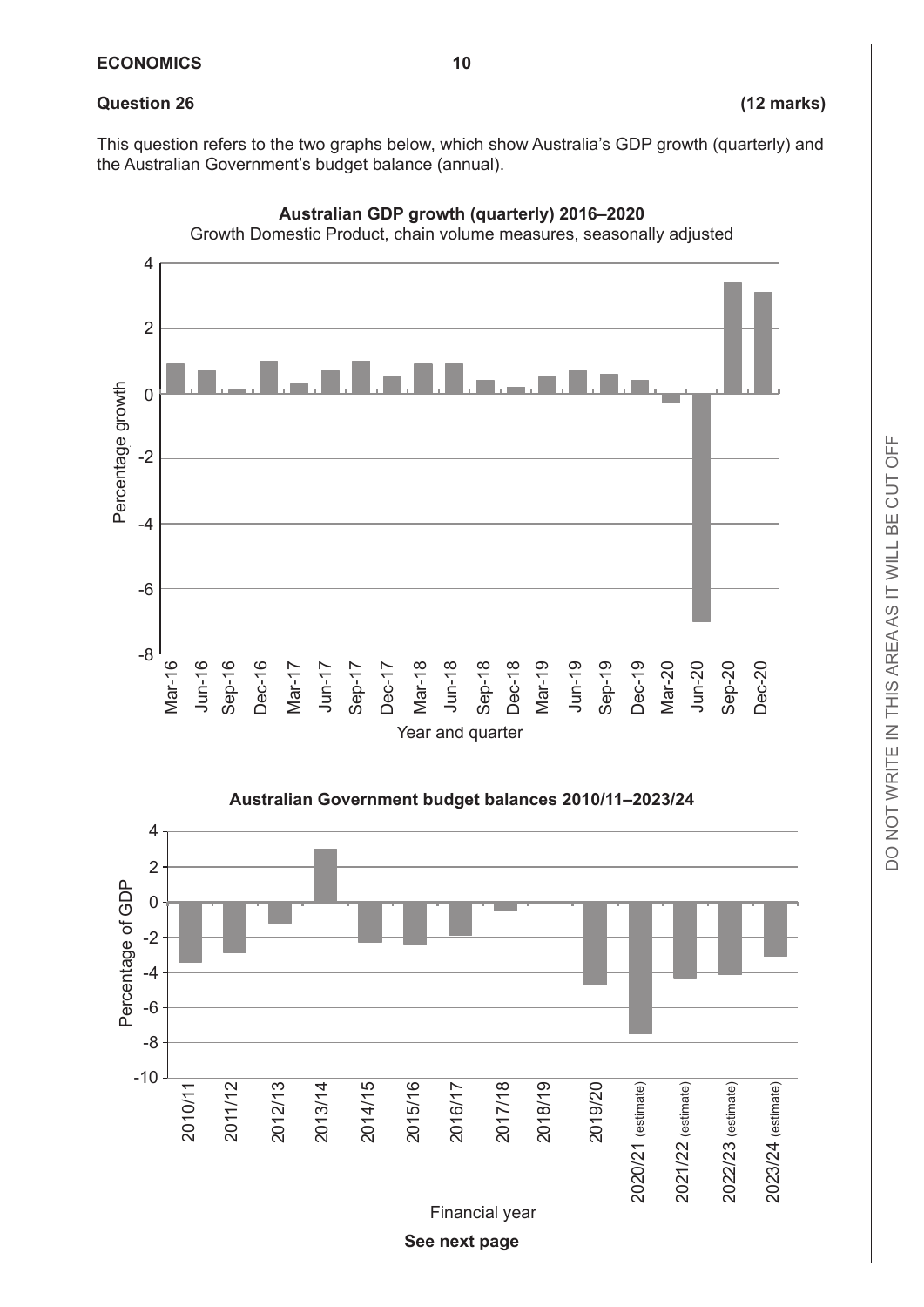- (a) (i) What was the size of the contraction in GDP in the June quarter of 2020? (1 mark)
	- (ii) What is the size of the Australian Government's estimated budget deficit in 2020/21? (1 mark)
- (b) Using the aggregate demand/aggregate supply (AD/AS) model, demonstrate and outline **two** intended effects of the estimated Australian Government budget deficits from 2020/21 onward. (4 marks)

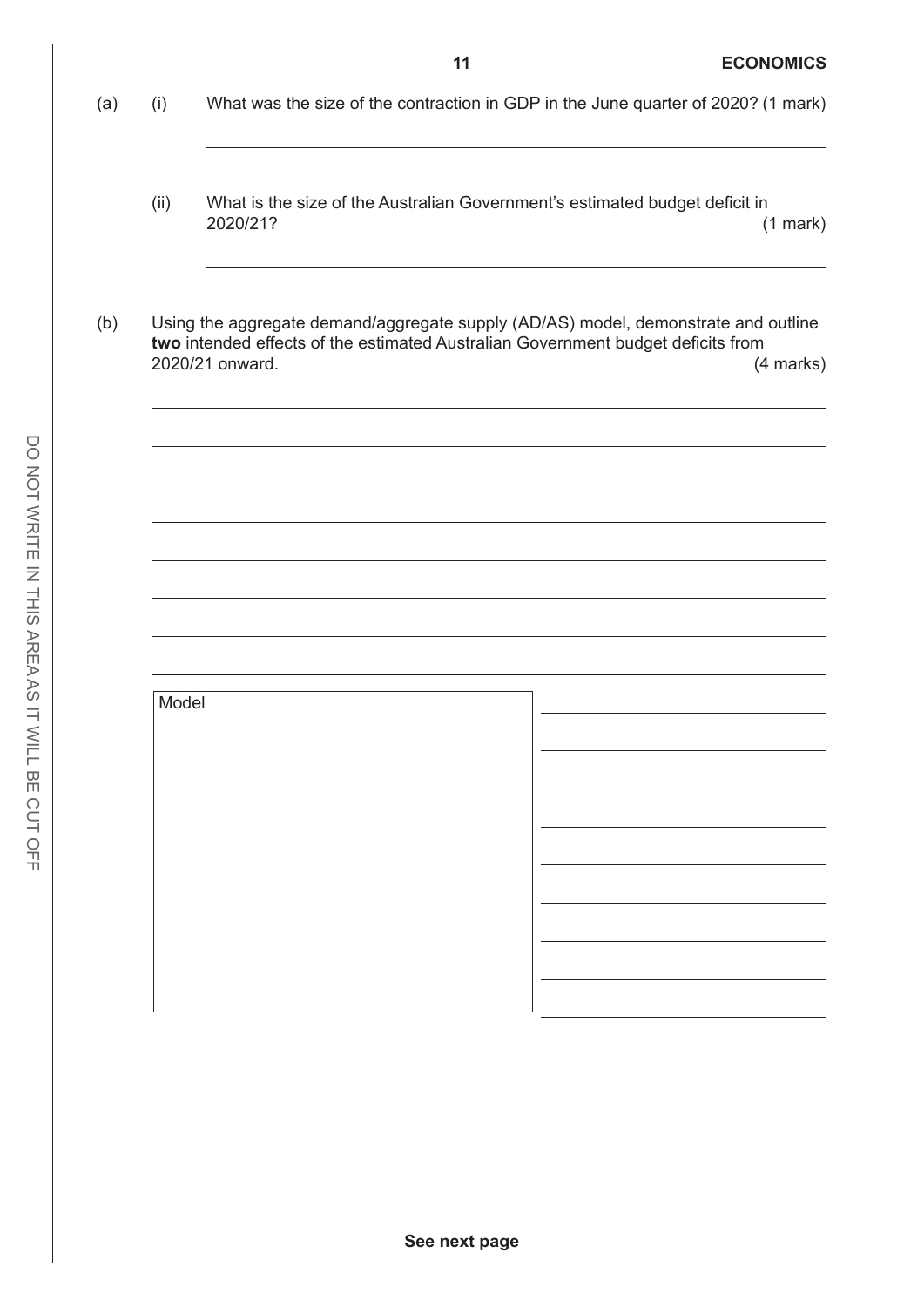#### **ECONOMICS 12**

#### **Question 26** (continued)

(c) Describe **three** reasons why these estimated Australian Government budget deficits may have a limited effect on economic activity.

|  |  | ,我们也不会有什么?""我们的人,我们也不会有什么?""我们的人,我们也不会有什么?""我们的人,我们也不会有什么?""我们的人,我们也不会有什么?""我们的人 |
|--|--|----------------------------------------------------------------------------------|
|  |  |                                                                                  |
|  |  |                                                                                  |
|  |  |                                                                                  |
|  |  |                                                                                  |
|  |  |                                                                                  |
|  |  |                                                                                  |
|  |  |                                                                                  |
|  |  |                                                                                  |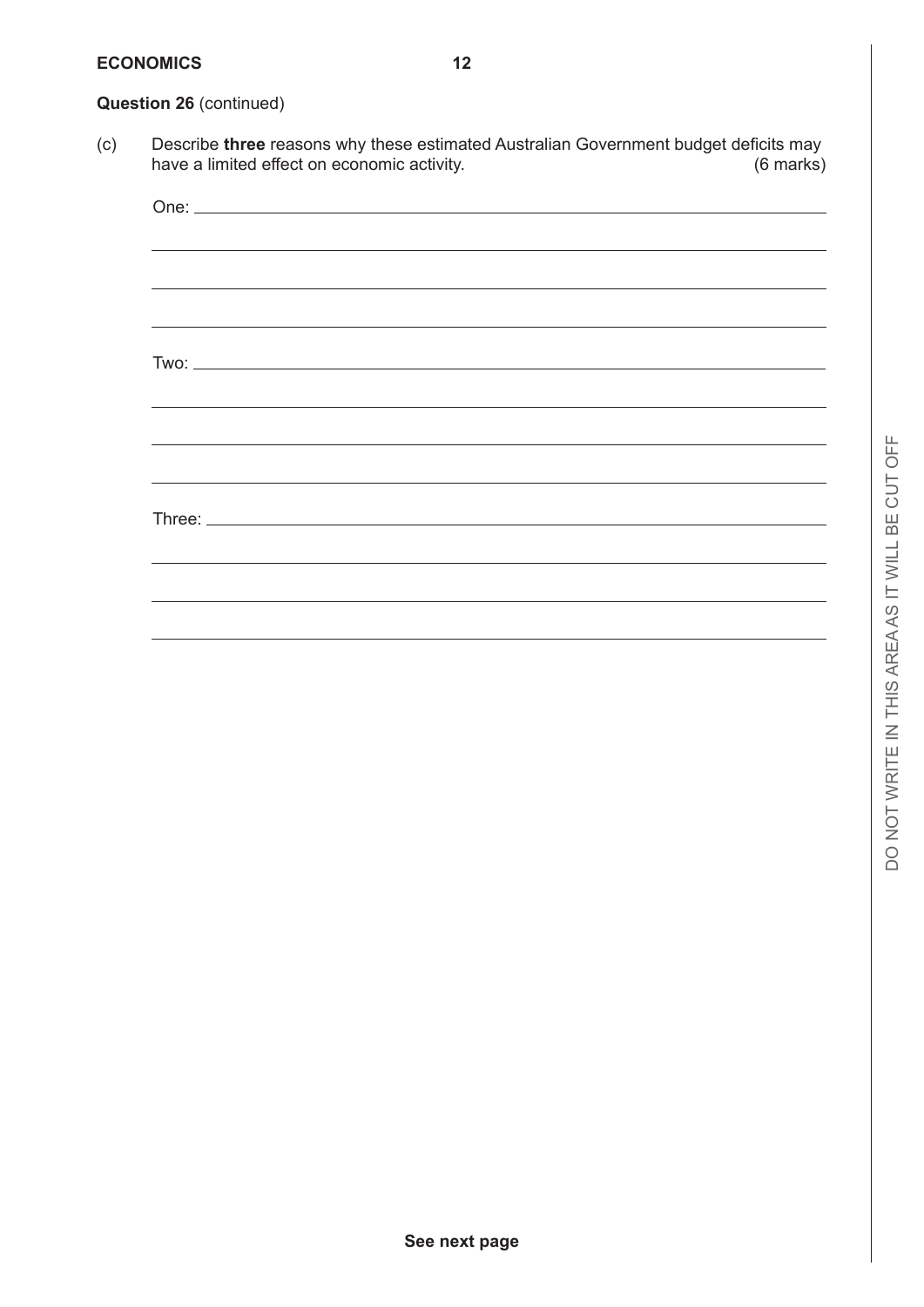#### **Question 27 (12 marks)**

This question refers to the edited extract below, which is from an article by Matthew Doran and published on 15 November, 2020.

#### **Australia signs Regional Comprehensive Economic Partnership, the world's largest trade deal.**

The largest trade deal in history has been signed, with 15 countries including Australia agreeing to the trade deal covering 30 per cent of the global economy. Leaders agreed to the terms on the Regional Comprehensive Economic Partnership (RCEP) at the Association of South-East Asian Nations (ASEAN) summit in Bangkok last year. The countries involved are Australia, China, Japan, South Korea, New Zealand and the 10 members of ASEAN, including Indonesia and Vietnam.

Senator Birmingham said, "The real benefits are two-fold – one is our farmers and exporters, will get a more common set of rules across all nations. The other is our services export industry will get new access across financial, banking, aged care, health care, education and other service industries, such as the provision of architectural, engineering or planning services."

The focus of RCEP is on standardising trade rules across countries, making it easier for people to do business. India has been negotiating during the eight years of talks, before pulling out last year. "That diminishes some of the value for Australia, as India would've been the one RCEP partner with whom we did not previously have any type of free trade agreement," Senator Birmingham said. "However, the value of RCEP is still there." The deal also does not include the United States, despite the country having US\$2 trillion (A\$2.7 trillion) in trade with the countries which are involved.

| (a) (i) | List one benefit for Australian exporters from belonging to the RCEP. | (1 mark) |
|---------|-----------------------------------------------------------------------|----------|
|         |                                                                       |          |

(ii) According to the article, which **two** countries are currently **not** members of RCEP? (1 mark)

| Describe two arguments for trade liberalisation.                                 | (4 marks) |
|----------------------------------------------------------------------------------|-----------|
|                                                                                  |           |
| ,我们也不会有什么。""我们的人,我们也不会有什么?""我们的人,我们也不会有什么?""我们的人,我们也不会有什么?""我们的人,我们也不会有什么?""我们的人 |           |
|                                                                                  |           |
|                                                                                  |           |
|                                                                                  |           |
|                                                                                  |           |
|                                                                                  |           |
|                                                                                  |           |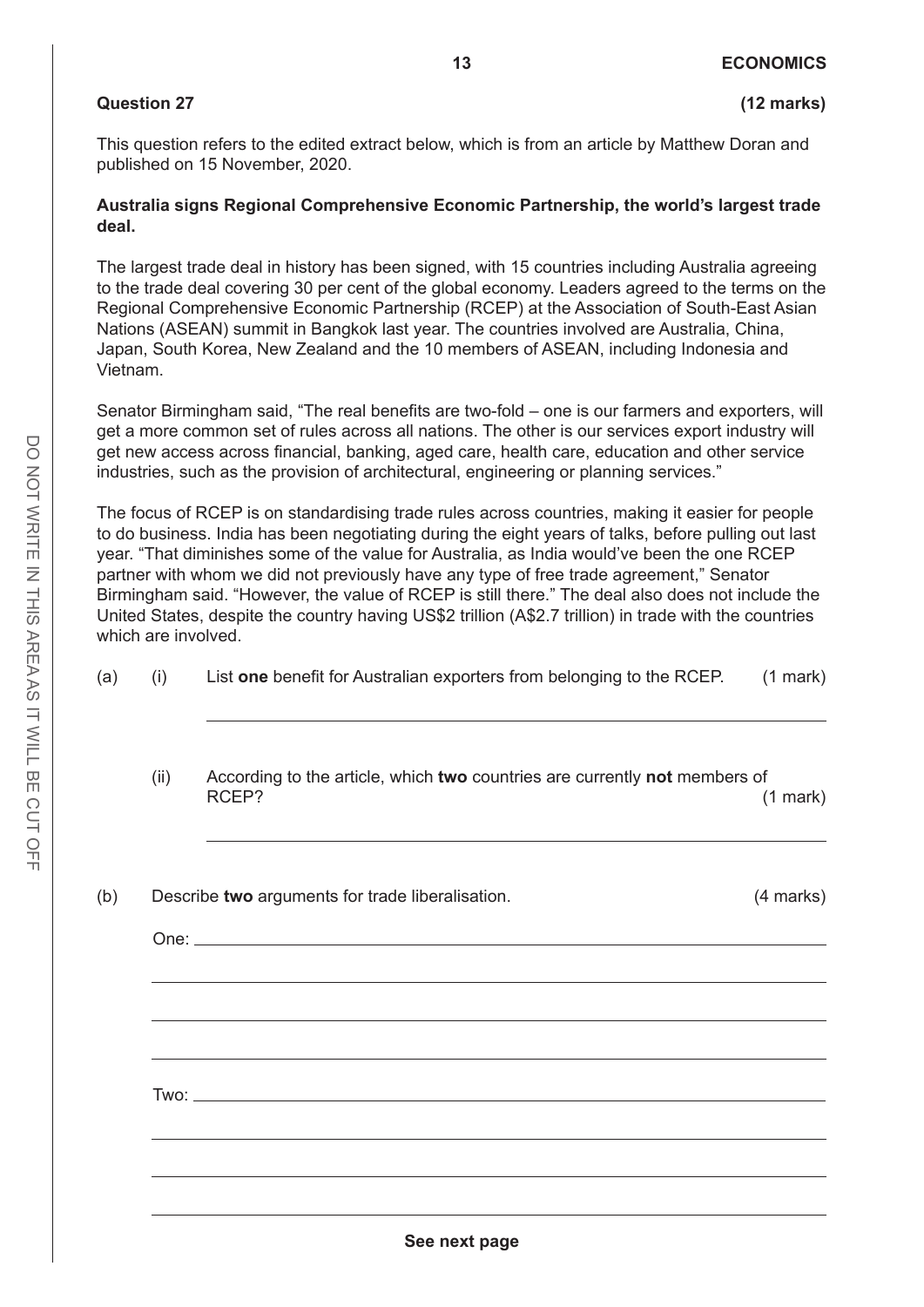#### **Question 27** (continued)

(c) Using a demand and supply model, illustrate and explain the effects on consumers and producers of a country imposing a tariff on an imported good. (6 marks)



**End of Section Two**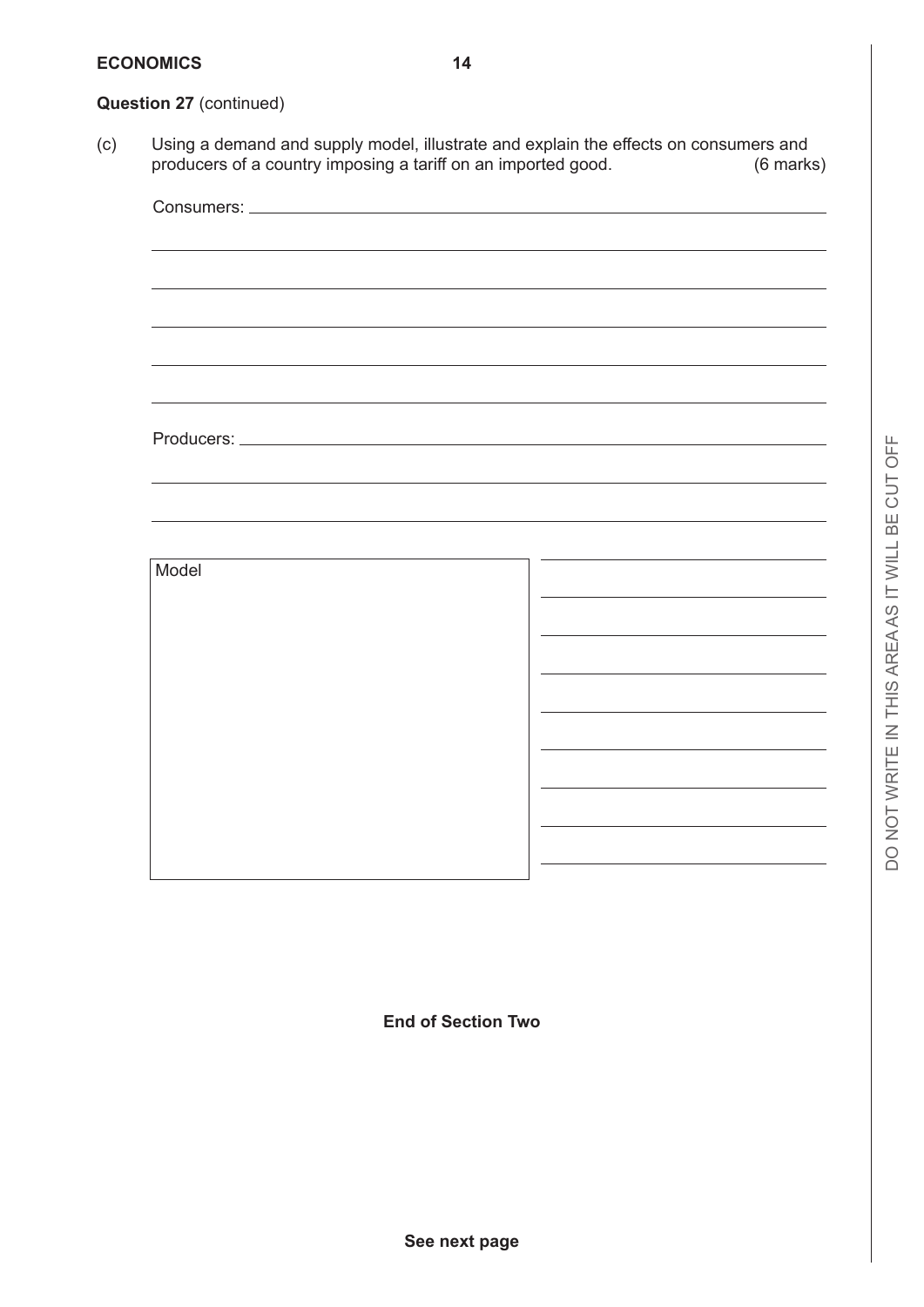#### **Section Three: Extended answer 100% (40 Marks)**

This section contains **four** questions. Answer **two** questions. Write your answers in the lined pages provided and number your answers clearly.

Supplementary pages for planning/continuing your answers to questions are provided at the end of this Question/Answer booklet. If you use these pages to continue an answer, indicate at the original answer where the answer is continued, i.e. give the page number.

Suggested working time: 80 minutes.

|       | <b>Question 28</b>                                                                                                                                                                                           | $(20$ marks)         |
|-------|--------------------------------------------------------------------------------------------------------------------------------------------------------------------------------------------------------------|----------------------|
| (a)   | Explain the term 'globalisation' and describe four factors that have influenced the extent<br>of globalisation in recent years.                                                                              | $(10 \text{ marks})$ |
| (b)   | Discuss the economic effects of globalisation on the Australian economy.                                                                                                                                     | $(10 \text{ marks})$ |
|       | <b>Question 29</b>                                                                                                                                                                                           | $(20$ marks)         |
| 2021. | The value of the Australian dollar has risen from \$0.57US in March 2020 to \$0.77US in April                                                                                                                |                      |
| (a)   | Using the demand and supply model, illustrate and explain two factors that caused this<br>movement in the Australian dollar.                                                                                 | $(10 \text{ marks})$ |
| (b)   | Analyse the effects of this movement in the exchange rate on the Australian business<br>sector.                                                                                                              | $(10 \text{ marks})$ |
|       | <b>Question 30</b>                                                                                                                                                                                           | $(20$ marks)         |
| (a)   | Describe three causes of structural change and, using the AD/AS model, explain the<br>relationship between structural change and economic growth.                                                            | $(12 \text{ marks})$ |
| (b)   | Explain the term 'productivity' and describe three recent Australian Government policies<br>designed to promote productivity.                                                                                | $(8$ marks)          |
|       | <b>Question 31</b>                                                                                                                                                                                           | $(20$ marks)         |
| (a)   | With reference to the transmission mechanism, explain how the Reserve Bank of<br>Australia uses monetary policy to affect the level of economic activity.                                                    | $(8 \text{ marks})$  |
| (b)   | Using the aggregate expenditure model, identify three intended effects of the<br>contemporary monetary policy stance on the Australian economy and discuss the factors<br>likely to limit its effectiveness. | $(12 \text{ marks})$ |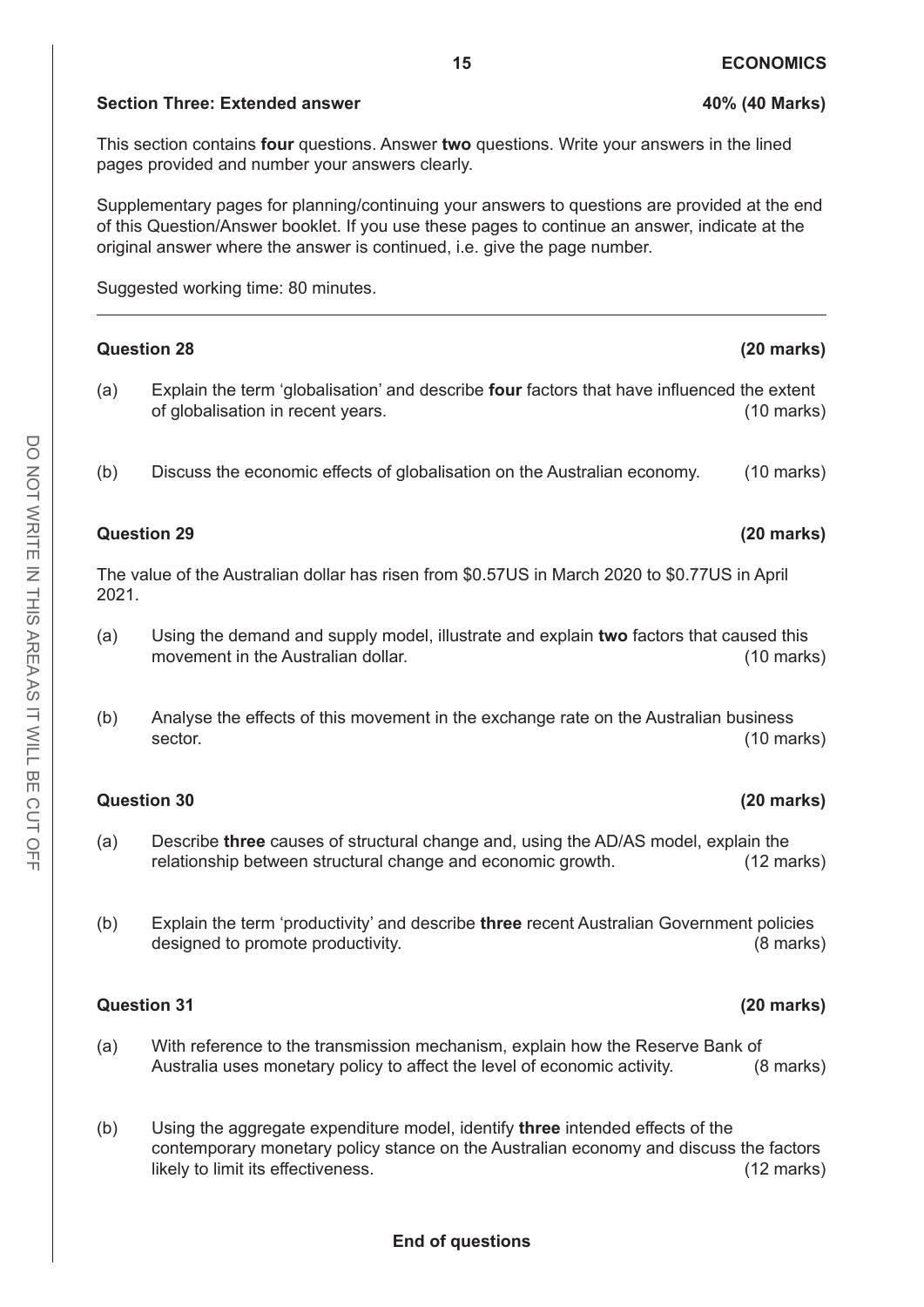| <b>ECONOMICS</b>   | 16 |  |
|--------------------|----|--|
| Question number: _ |    |  |
|                    |    |  |
|                    |    |  |
|                    |    |  |
|                    |    |  |
|                    |    |  |
|                    |    |  |
|                    |    |  |
|                    |    |  |
|                    |    |  |
|                    |    |  |
|                    |    |  |
|                    |    |  |
|                    |    |  |
|                    |    |  |
|                    |    |  |
|                    |    |  |
|                    |    |  |
|                    |    |  |
|                    |    |  |
|                    |    |  |
|                    |    |  |
|                    |    |  |
|                    |    |  |
|                    |    |  |
|                    |    |  |
|                    |    |  |
|                    |    |  |
|                    |    |  |
|                    |    |  |
|                    |    |  |
|                    |    |  |
|                    |    |  |
|                    |    |  |
|                    |    |  |
|                    |    |  |
|                    |    |  |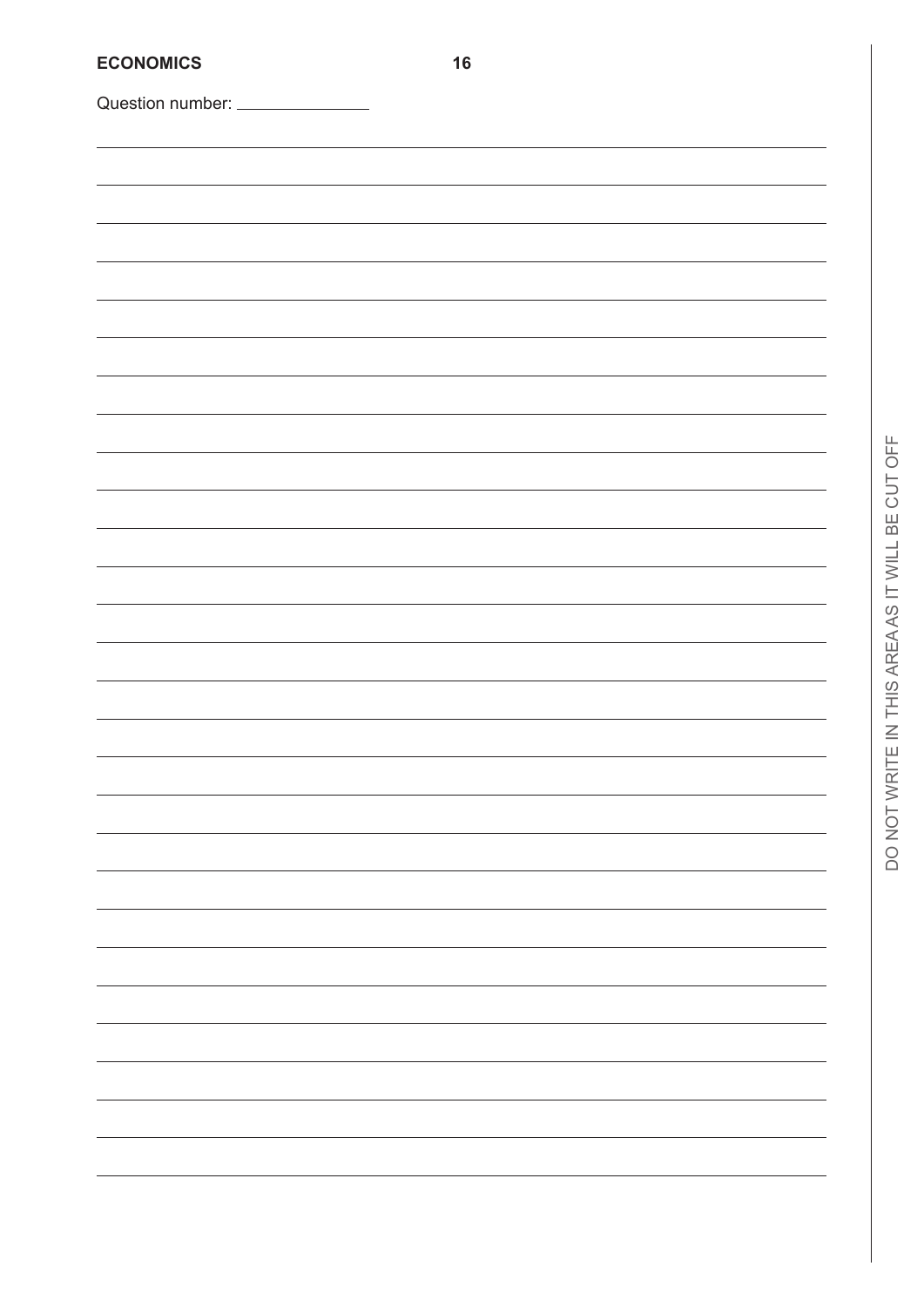| DO NOT WRITE IN THIS AREA AS IT WILL B |  |
|----------------------------------------|--|
|                                        |  |
|                                        |  |
|                                        |  |
|                                        |  |
|                                        |  |
|                                        |  |
| E CUT OFF                              |  |
|                                        |  |
|                                        |  |
|                                        |  |
|                                        |  |
|                                        |  |
|                                        |  |
|                                        |  |

<u> 1989 - Johann Barn, mars an t-Amerikaansk ferske</u>

<u> 1980 - Johann Barbara, martxa a</u>

<u> 1989 - Johann Barn, mars ann an t-</u>

 $\overline{\phantom{0}}$ 

 $\overline{a}$ 

 $\overline{\phantom{0}}$ 

 $\overline{\phantom{a}}$ 

 $\overline{\phantom{0}}$ 

 $\overline{\phantom{a}}$ 

 $\overline{a}$ 

 $\overline{\phantom{a}}$ 

 $\overline{\phantom{0}}$ 

 $\overline{\phantom{0}}$ 

 $\overline{\phantom{0}}$ 

 $\overline{\phantom{0}}$ 

 $\overline{\phantom{0}}$ 

 $\overline{\phantom{0}}$ 

 $\overline{\phantom{0}}$ 

 $\overline{\phantom{a}}$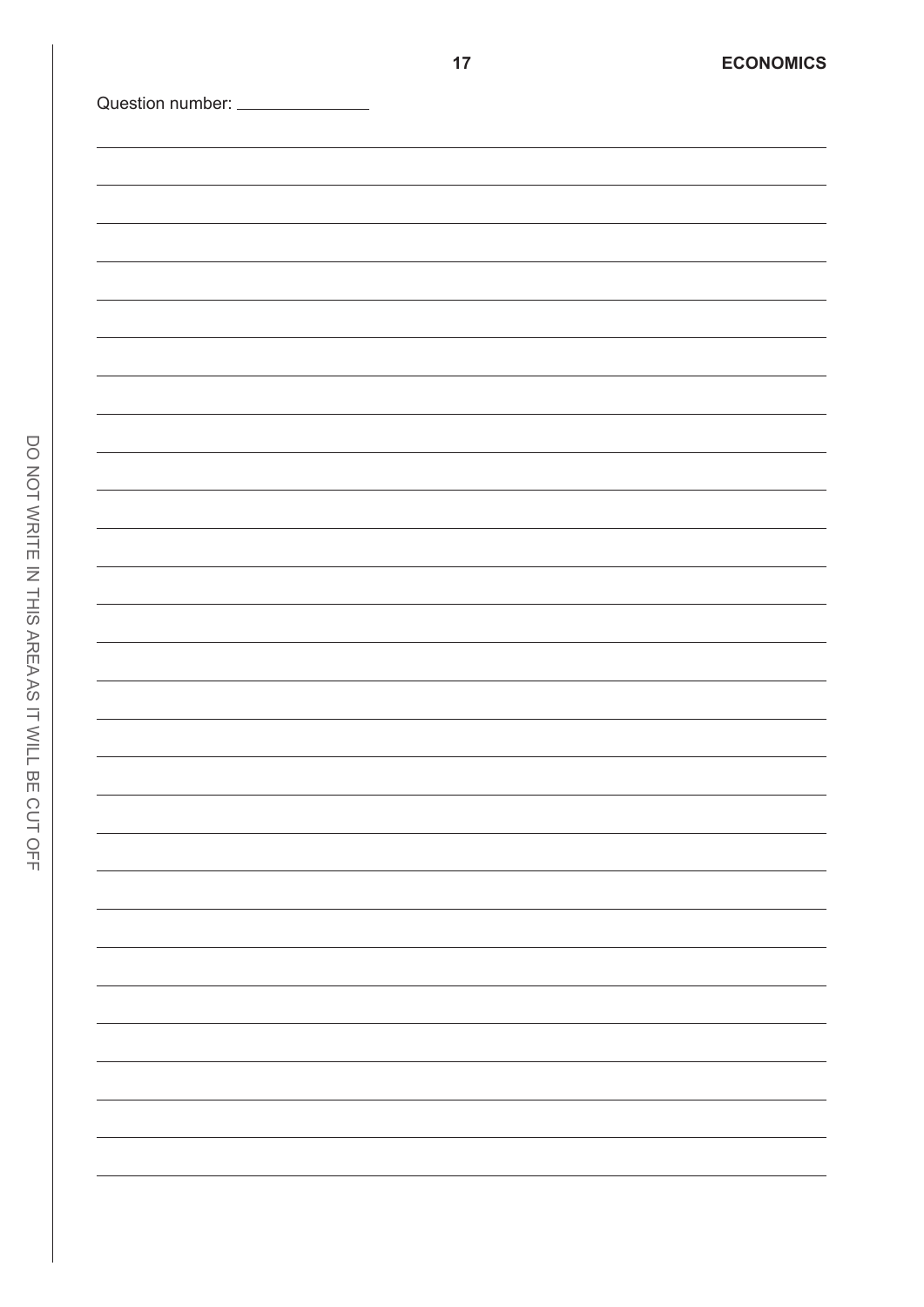| <b>ECONOMICS</b> | 18 |
|------------------|----|
| Question number: |    |
|                  |    |
|                  |    |
|                  |    |
|                  |    |
|                  |    |
|                  |    |
|                  |    |
|                  |    |
|                  |    |
|                  |    |
|                  |    |
|                  |    |
|                  |    |
|                  |    |
|                  |    |
|                  |    |
|                  |    |
|                  |    |
|                  |    |
|                  |    |
|                  |    |
|                  |    |
|                  |    |
|                  |    |
|                  |    |
|                  |    |
|                  |    |
|                  |    |
|                  |    |
|                  |    |
|                  |    |
|                  |    |
|                  |    |
|                  |    |
|                  |    |
|                  |    |
|                  |    |
|                  |    |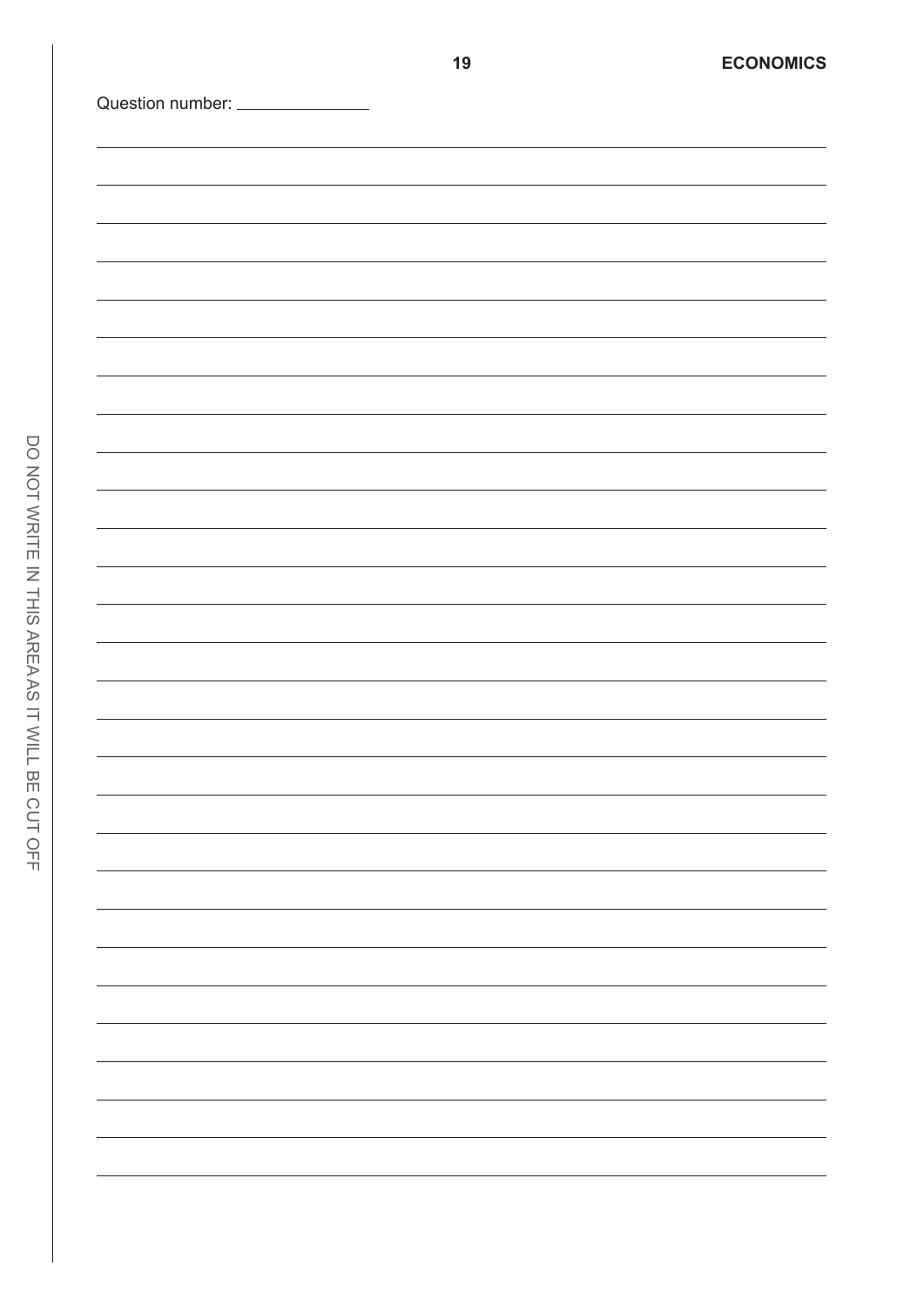| <b>ECONOMICS</b>                | $20\,$ |
|---------------------------------|--------|
| Question number: ______________ |        |
|                                 |        |
|                                 |        |
|                                 |        |
|                                 |        |
|                                 |        |
|                                 |        |
|                                 |        |
|                                 |        |
|                                 |        |
|                                 |        |
|                                 |        |
|                                 |        |
|                                 |        |
|                                 |        |
|                                 |        |
|                                 |        |
|                                 |        |
|                                 |        |
|                                 |        |
|                                 |        |
|                                 |        |
|                                 |        |
|                                 |        |
|                                 |        |
|                                 |        |
|                                 |        |
|                                 |        |
|                                 |        |
|                                 |        |
|                                 |        |
|                                 |        |
|                                 |        |
|                                 |        |
|                                 |        |
|                                 |        |
|                                 |        |
|                                 |        |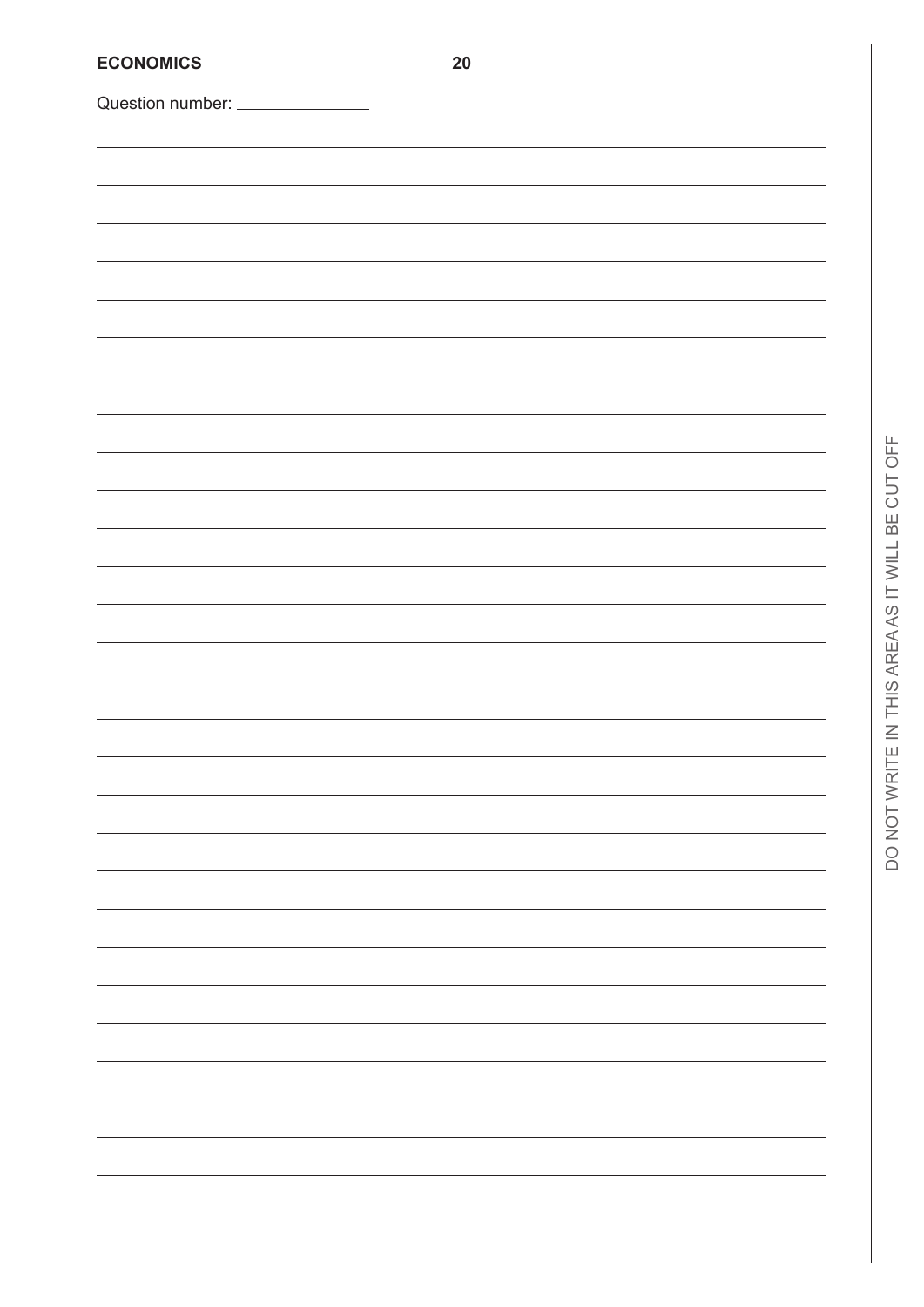| Question number: ______________ |  |  |
|---------------------------------|--|--|
|                                 |  |  |
|                                 |  |  |
|                                 |  |  |
|                                 |  |  |
|                                 |  |  |
|                                 |  |  |
|                                 |  |  |
|                                 |  |  |
|                                 |  |  |
|                                 |  |  |
|                                 |  |  |
|                                 |  |  |
|                                 |  |  |
|                                 |  |  |
|                                 |  |  |
|                                 |  |  |
|                                 |  |  |
|                                 |  |  |
|                                 |  |  |
|                                 |  |  |
|                                 |  |  |
|                                 |  |  |
|                                 |  |  |
|                                 |  |  |
|                                 |  |  |
|                                 |  |  |
|                                 |  |  |
|                                 |  |  |
|                                 |  |  |
|                                 |  |  |
|                                 |  |  |
|                                 |  |  |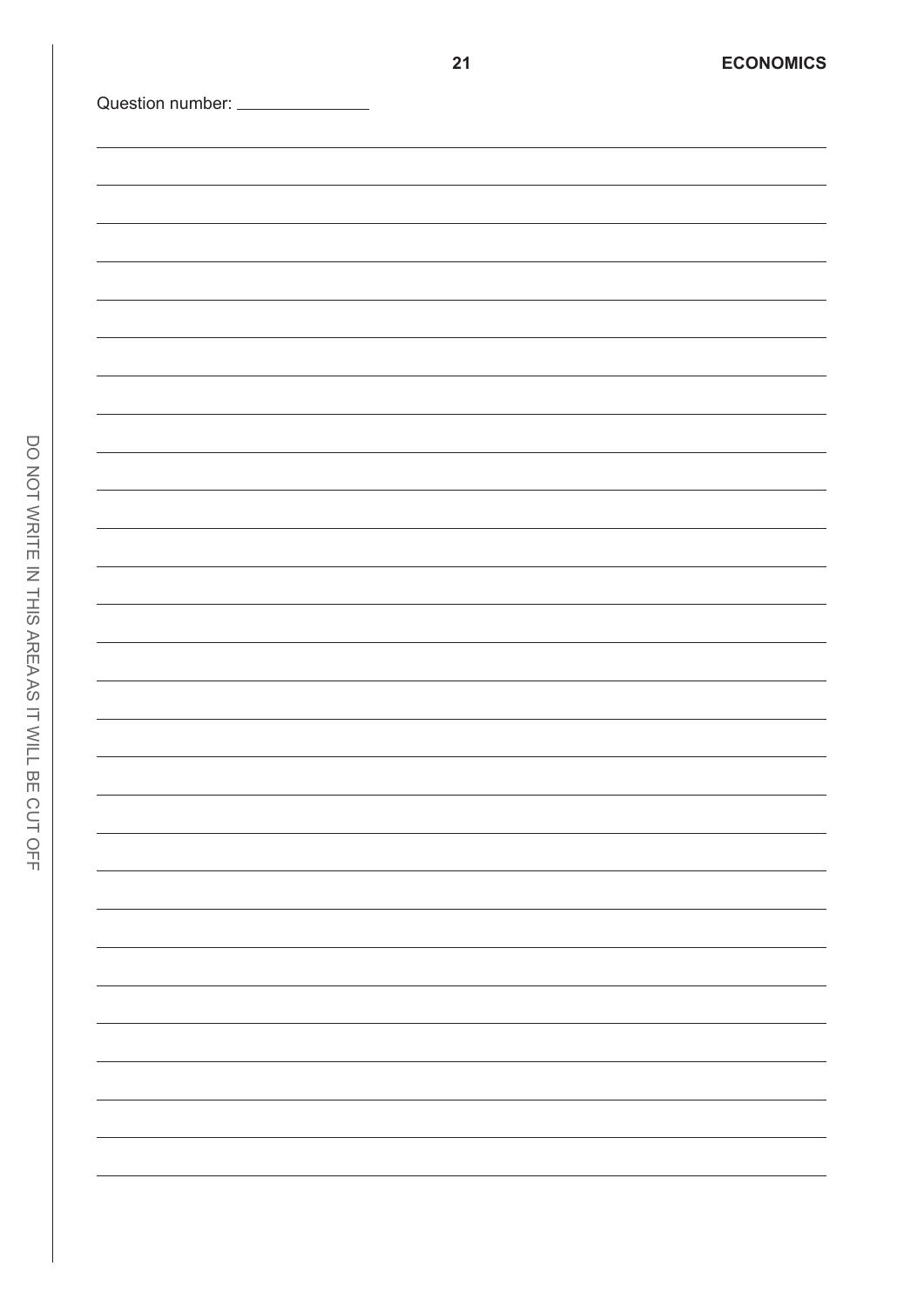| <b>ECONOMICS</b>                | 22 |  |
|---------------------------------|----|--|
| Question number: ______________ |    |  |
|                                 |    |  |
|                                 |    |  |
|                                 |    |  |
|                                 |    |  |
|                                 |    |  |
|                                 |    |  |
|                                 |    |  |
|                                 |    |  |
|                                 |    |  |
|                                 |    |  |
|                                 |    |  |
|                                 |    |  |
|                                 |    |  |
|                                 |    |  |
|                                 |    |  |
|                                 |    |  |
|                                 |    |  |
|                                 |    |  |
|                                 |    |  |
|                                 |    |  |
|                                 |    |  |
|                                 |    |  |
|                                 |    |  |
|                                 |    |  |
|                                 |    |  |
|                                 |    |  |
|                                 |    |  |
|                                 |    |  |
|                                 |    |  |
|                                 |    |  |
|                                 |    |  |
|                                 |    |  |
|                                 |    |  |
|                                 |    |  |
|                                 |    |  |
|                                 |    |  |
|                                 |    |  |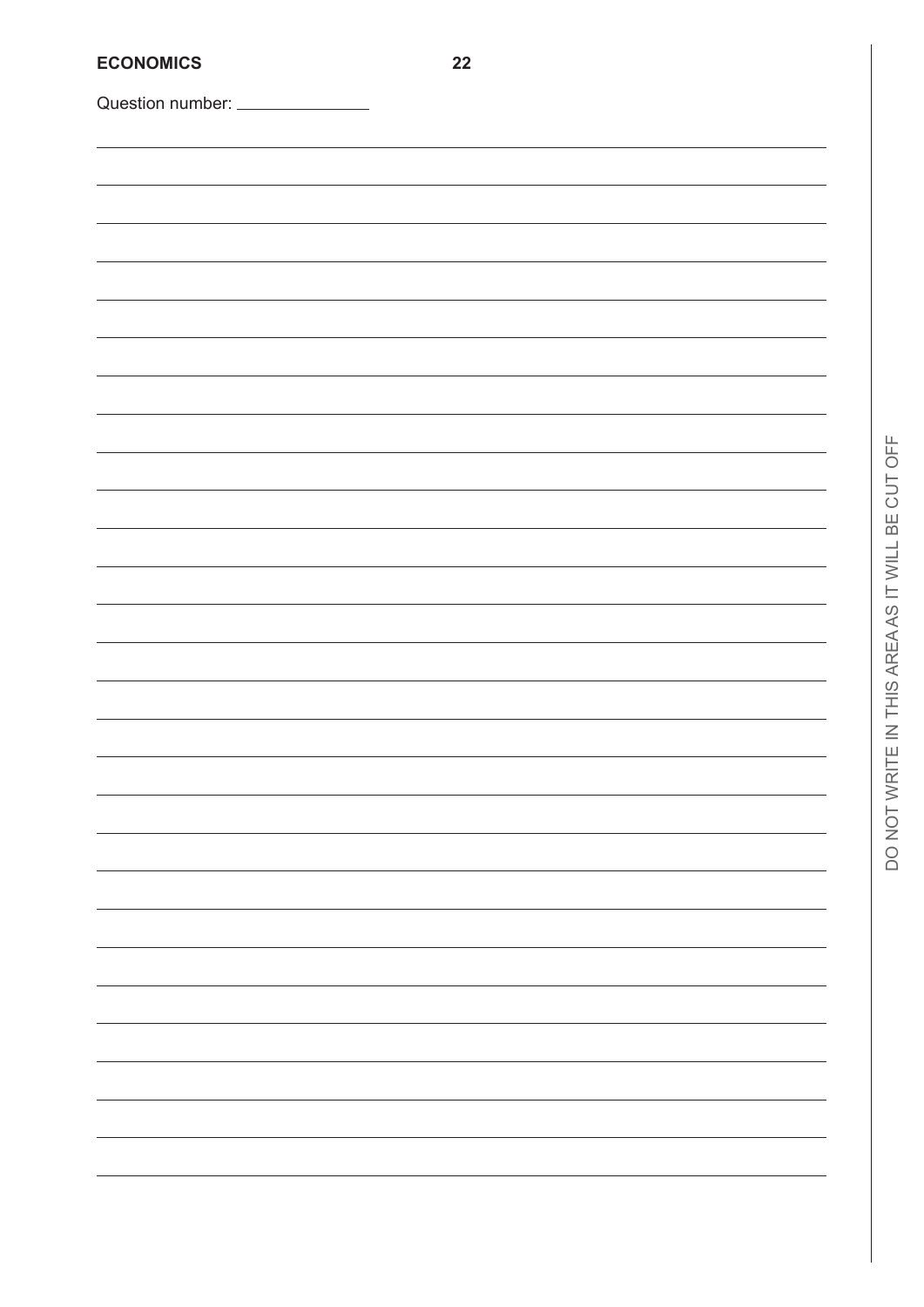| Question number: ______________ |  |  |                                   |
|---------------------------------|--|--|-----------------------------------|
|                                 |  |  |                                   |
|                                 |  |  |                                   |
|                                 |  |  |                                   |
|                                 |  |  |                                   |
|                                 |  |  |                                   |
|                                 |  |  |                                   |
|                                 |  |  |                                   |
|                                 |  |  |                                   |
|                                 |  |  |                                   |
|                                 |  |  |                                   |
|                                 |  |  |                                   |
|                                 |  |  |                                   |
|                                 |  |  |                                   |
|                                 |  |  |                                   |
|                                 |  |  |                                   |
|                                 |  |  |                                   |
|                                 |  |  |                                   |
|                                 |  |  |                                   |
|                                 |  |  |                                   |
|                                 |  |  |                                   |
|                                 |  |  |                                   |
|                                 |  |  |                                   |
|                                 |  |  |                                   |
|                                 |  |  |                                   |
|                                 |  |  |                                   |
|                                 |  |  |                                   |
|                                 |  |  | the control of the control of the |
|                                 |  |  |                                   |
|                                 |  |  |                                   |
|                                 |  |  |                                   |
|                                 |  |  |                                   |
|                                 |  |  |                                   |
|                                 |  |  |                                   |
|                                 |  |  |                                   |
|                                 |  |  |                                   |
|                                 |  |  |                                   |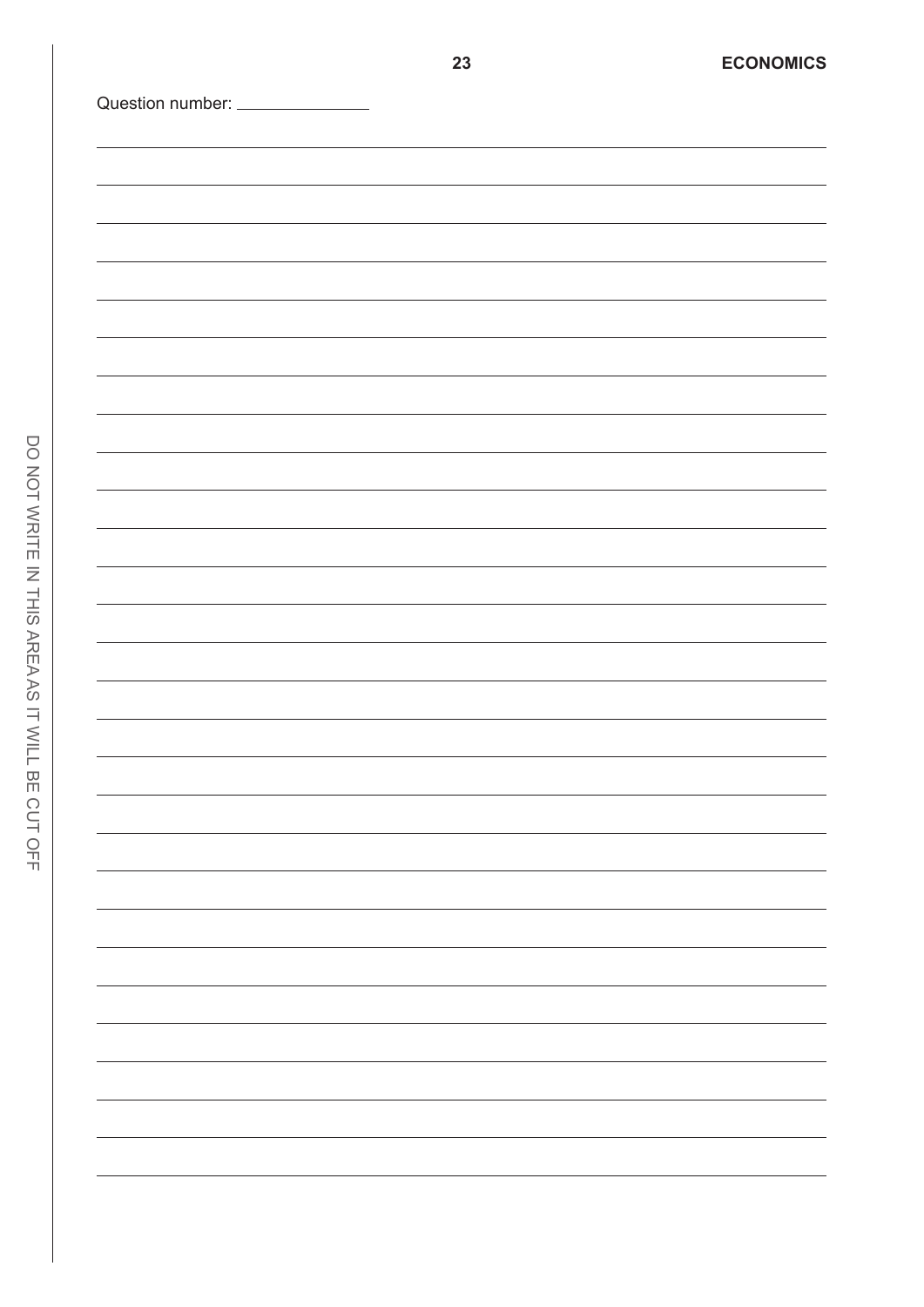| <b>ECONOMICS</b>                | 24 |  |
|---------------------------------|----|--|
| Question number: ______________ |    |  |
|                                 |    |  |
|                                 |    |  |
|                                 |    |  |
|                                 |    |  |
|                                 |    |  |
|                                 |    |  |
|                                 |    |  |
|                                 |    |  |
|                                 |    |  |
|                                 |    |  |
|                                 |    |  |
|                                 |    |  |
|                                 |    |  |
|                                 |    |  |
|                                 |    |  |
|                                 |    |  |
|                                 |    |  |
|                                 |    |  |
|                                 |    |  |
|                                 |    |  |
|                                 |    |  |
|                                 |    |  |
|                                 |    |  |
|                                 |    |  |
|                                 |    |  |
|                                 |    |  |
|                                 |    |  |
|                                 |    |  |
|                                 |    |  |
|                                 |    |  |
|                                 |    |  |
|                                 |    |  |
|                                 |    |  |
|                                 |    |  |
|                                 |    |  |
|                                 |    |  |
|                                 |    |  |
|                                 |    |  |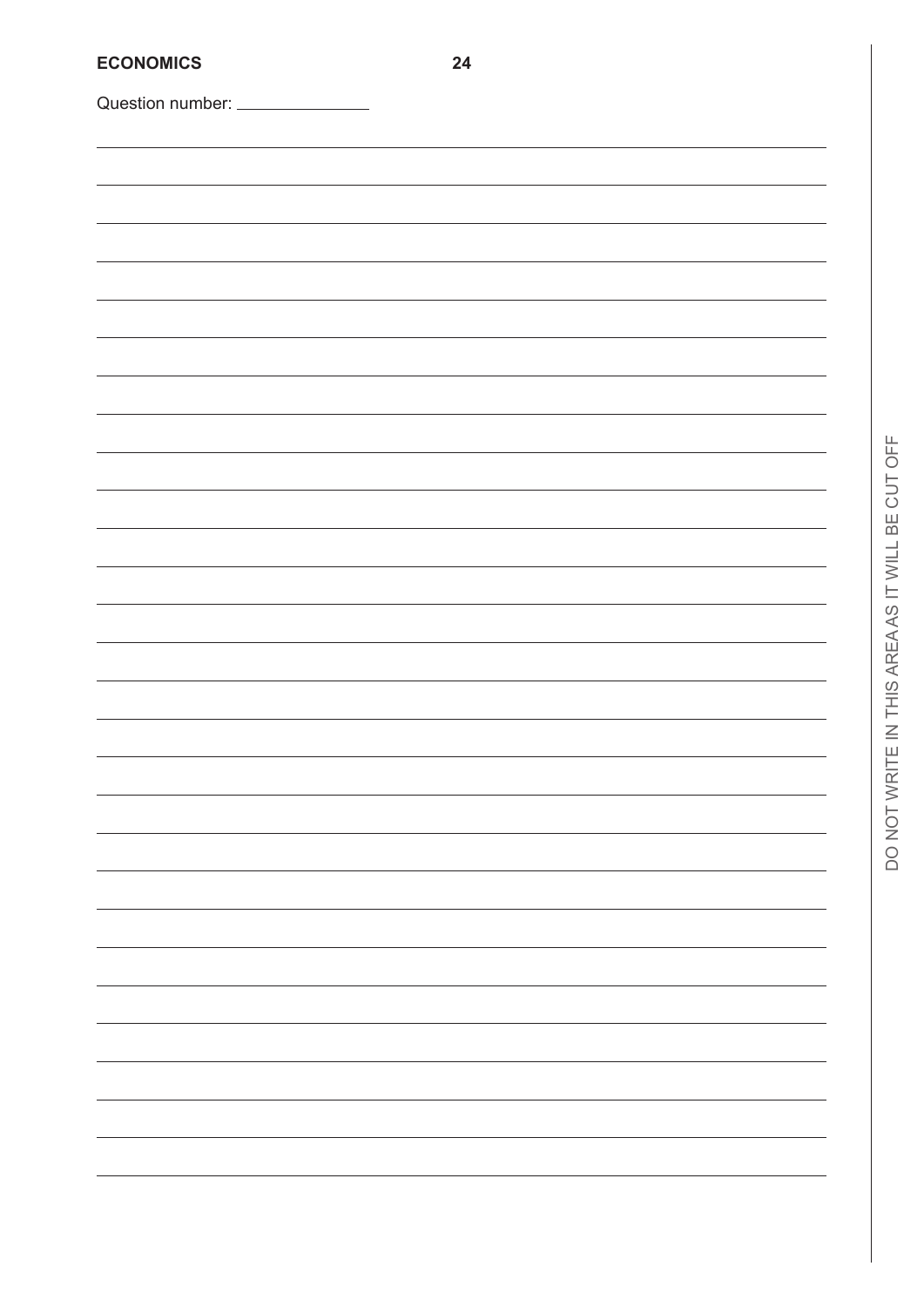| Question number: _______________ |  |  |  |
|----------------------------------|--|--|--|
|                                  |  |  |  |
|                                  |  |  |  |
|                                  |  |  |  |
|                                  |  |  |  |
|                                  |  |  |  |
|                                  |  |  |  |
|                                  |  |  |  |
|                                  |  |  |  |
|                                  |  |  |  |
|                                  |  |  |  |
|                                  |  |  |  |
|                                  |  |  |  |
|                                  |  |  |  |
|                                  |  |  |  |
|                                  |  |  |  |
|                                  |  |  |  |
|                                  |  |  |  |
|                                  |  |  |  |
|                                  |  |  |  |
|                                  |  |  |  |
|                                  |  |  |  |
|                                  |  |  |  |
|                                  |  |  |  |
|                                  |  |  |  |
|                                  |  |  |  |
|                                  |  |  |  |
|                                  |  |  |  |
|                                  |  |  |  |
|                                  |  |  |  |
|                                  |  |  |  |
|                                  |  |  |  |
|                                  |  |  |  |
|                                  |  |  |  |
|                                  |  |  |  |
|                                  |  |  |  |
|                                  |  |  |  |
|                                  |  |  |  |
|                                  |  |  |  |
|                                  |  |  |  |
|                                  |  |  |  |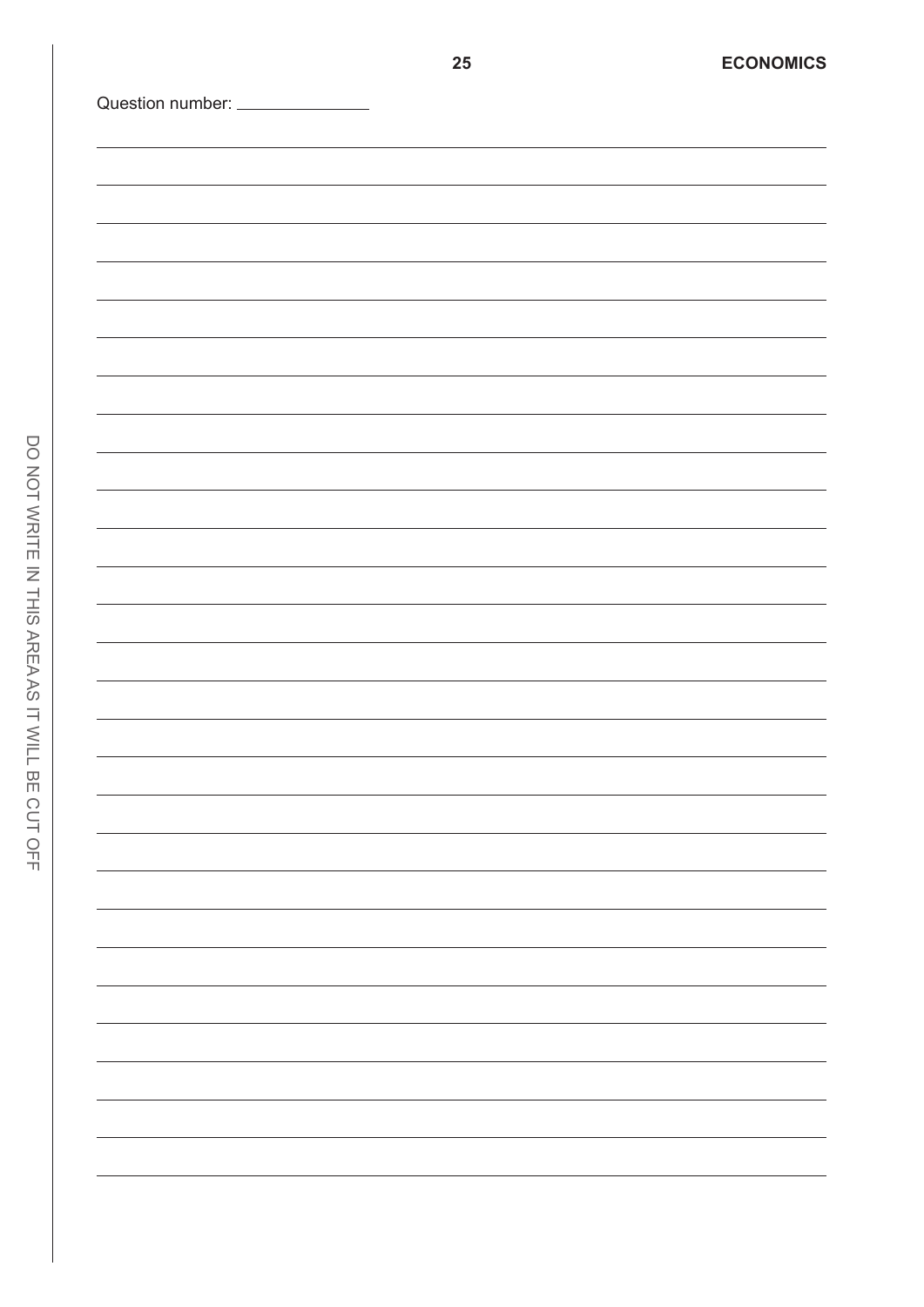| <b>ECONOMICS</b>                | 26 |
|---------------------------------|----|
| Question number: ______________ |    |
|                                 |    |
|                                 |    |
|                                 |    |
|                                 |    |
|                                 |    |
|                                 |    |
|                                 |    |
|                                 |    |
|                                 |    |
|                                 |    |
|                                 |    |
|                                 |    |
|                                 |    |
|                                 |    |
|                                 |    |
|                                 |    |
|                                 |    |
|                                 |    |
|                                 |    |
|                                 |    |
|                                 |    |
|                                 |    |
|                                 |    |
|                                 |    |
|                                 |    |
|                                 |    |
|                                 |    |
|                                 |    |
|                                 |    |
|                                 |    |
|                                 |    |
|                                 |    |
|                                 |    |
|                                 |    |
|                                 |    |
|                                 |    |
|                                 |    |
|                                 |    |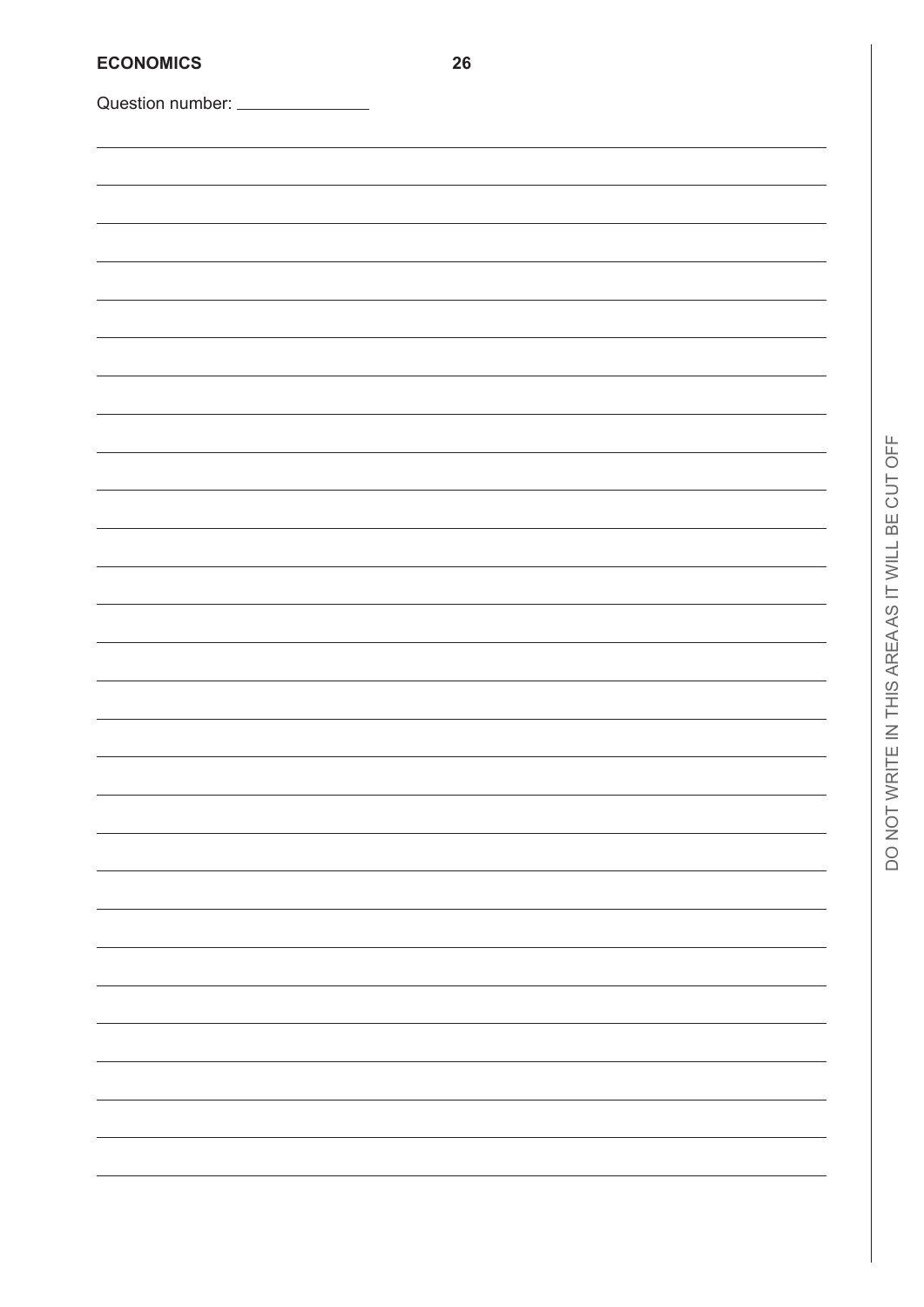| Question number: <u>______________</u> |  |                                              |
|----------------------------------------|--|----------------------------------------------|
|                                        |  |                                              |
|                                        |  |                                              |
|                                        |  |                                              |
|                                        |  |                                              |
|                                        |  |                                              |
|                                        |  |                                              |
|                                        |  |                                              |
|                                        |  |                                              |
|                                        |  |                                              |
|                                        |  |                                              |
|                                        |  |                                              |
|                                        |  |                                              |
|                                        |  |                                              |
|                                        |  |                                              |
|                                        |  |                                              |
|                                        |  |                                              |
|                                        |  |                                              |
|                                        |  |                                              |
|                                        |  | the control of the control of the control of |
|                                        |  |                                              |
|                                        |  | the control of the control of the            |
|                                        |  |                                              |
|                                        |  |                                              |
|                                        |  |                                              |
|                                        |  |                                              |
|                                        |  |                                              |
|                                        |  |                                              |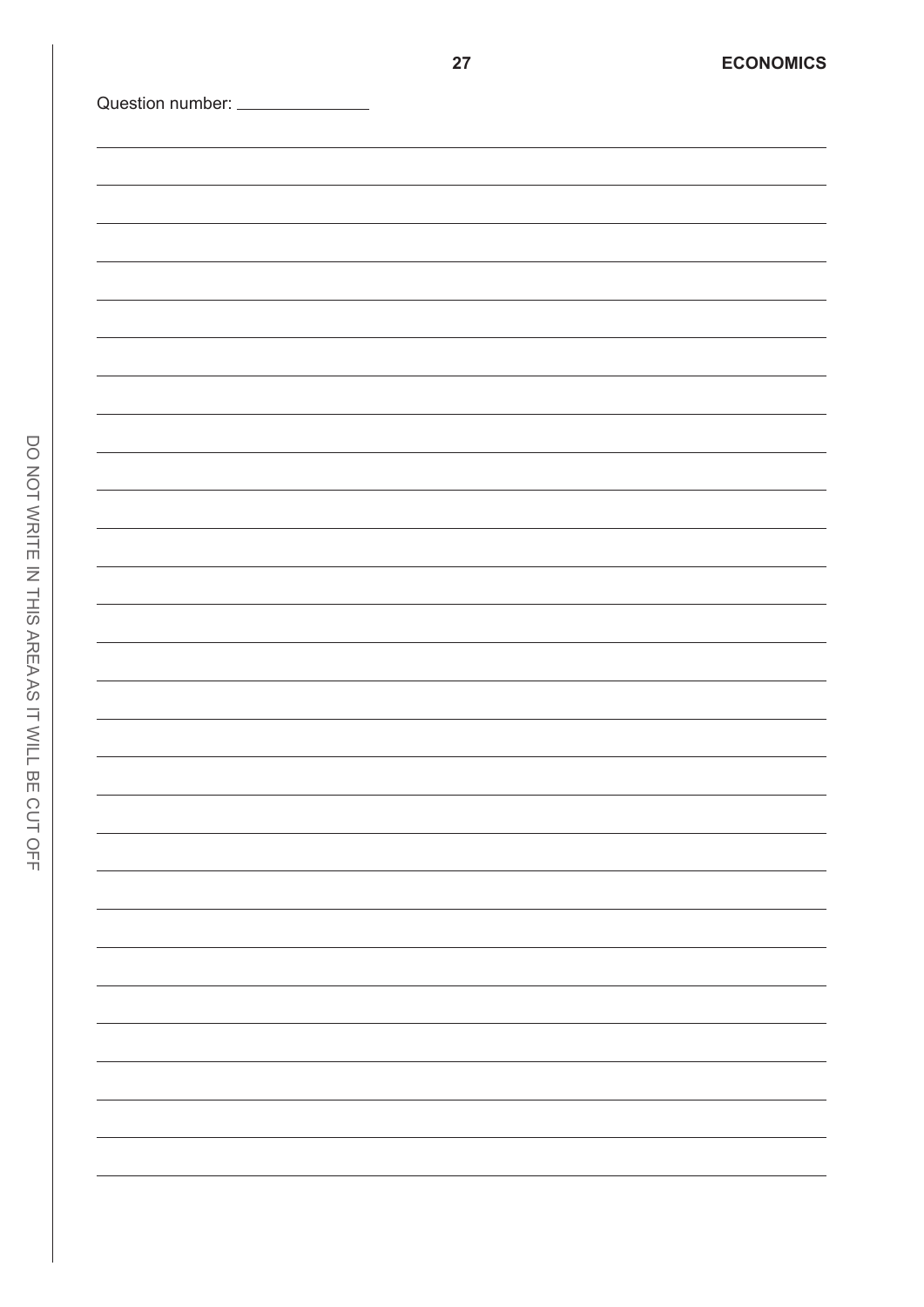| <b>ECONOMICS</b>                | 28 |
|---------------------------------|----|
| Supplementary page              |    |
| Question number: ______________ |    |
|                                 |    |
|                                 |    |
|                                 |    |
|                                 |    |
|                                 |    |
|                                 |    |
|                                 |    |
|                                 |    |
|                                 |    |
|                                 |    |
|                                 |    |
|                                 |    |
|                                 |    |
|                                 |    |
|                                 |    |
|                                 |    |
|                                 |    |
|                                 |    |
|                                 |    |
|                                 |    |
|                                 |    |
|                                 |    |
|                                 |    |
|                                 |    |
|                                 |    |
|                                 |    |
|                                 |    |
|                                 |    |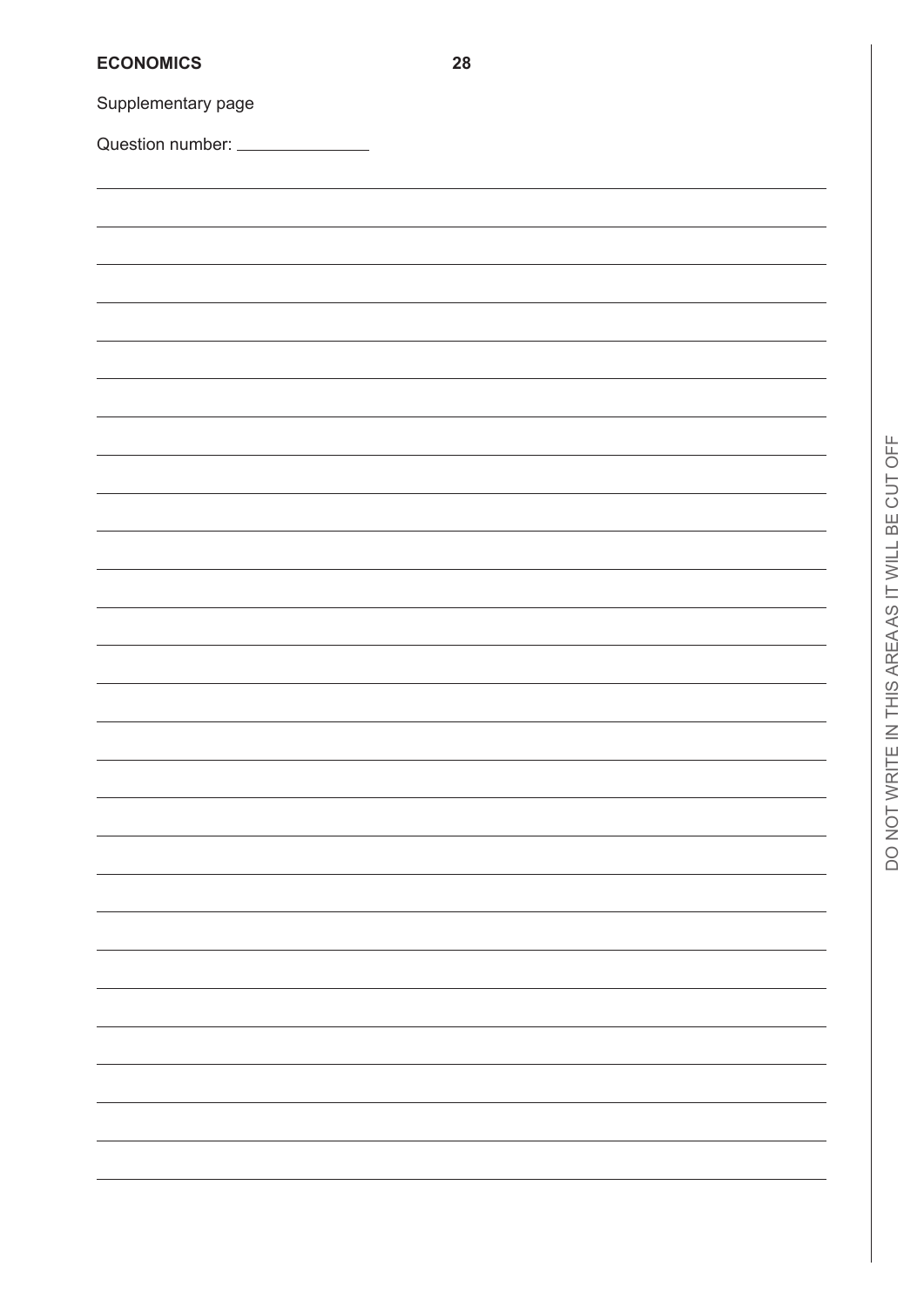| Question number: ______________ |  |  |
|---------------------------------|--|--|
|                                 |  |  |
|                                 |  |  |
|                                 |  |  |
|                                 |  |  |
|                                 |  |  |
|                                 |  |  |
|                                 |  |  |
|                                 |  |  |
|                                 |  |  |
|                                 |  |  |
|                                 |  |  |
|                                 |  |  |
|                                 |  |  |
|                                 |  |  |
|                                 |  |  |
|                                 |  |  |
|                                 |  |  |
|                                 |  |  |
|                                 |  |  |
|                                 |  |  |
|                                 |  |  |
|                                 |  |  |
|                                 |  |  |
|                                 |  |  |
|                                 |  |  |
|                                 |  |  |
|                                 |  |  |
|                                 |  |  |
|                                 |  |  |
|                                 |  |  |
|                                 |  |  |
|                                 |  |  |
|                                 |  |  |
|                                 |  |  |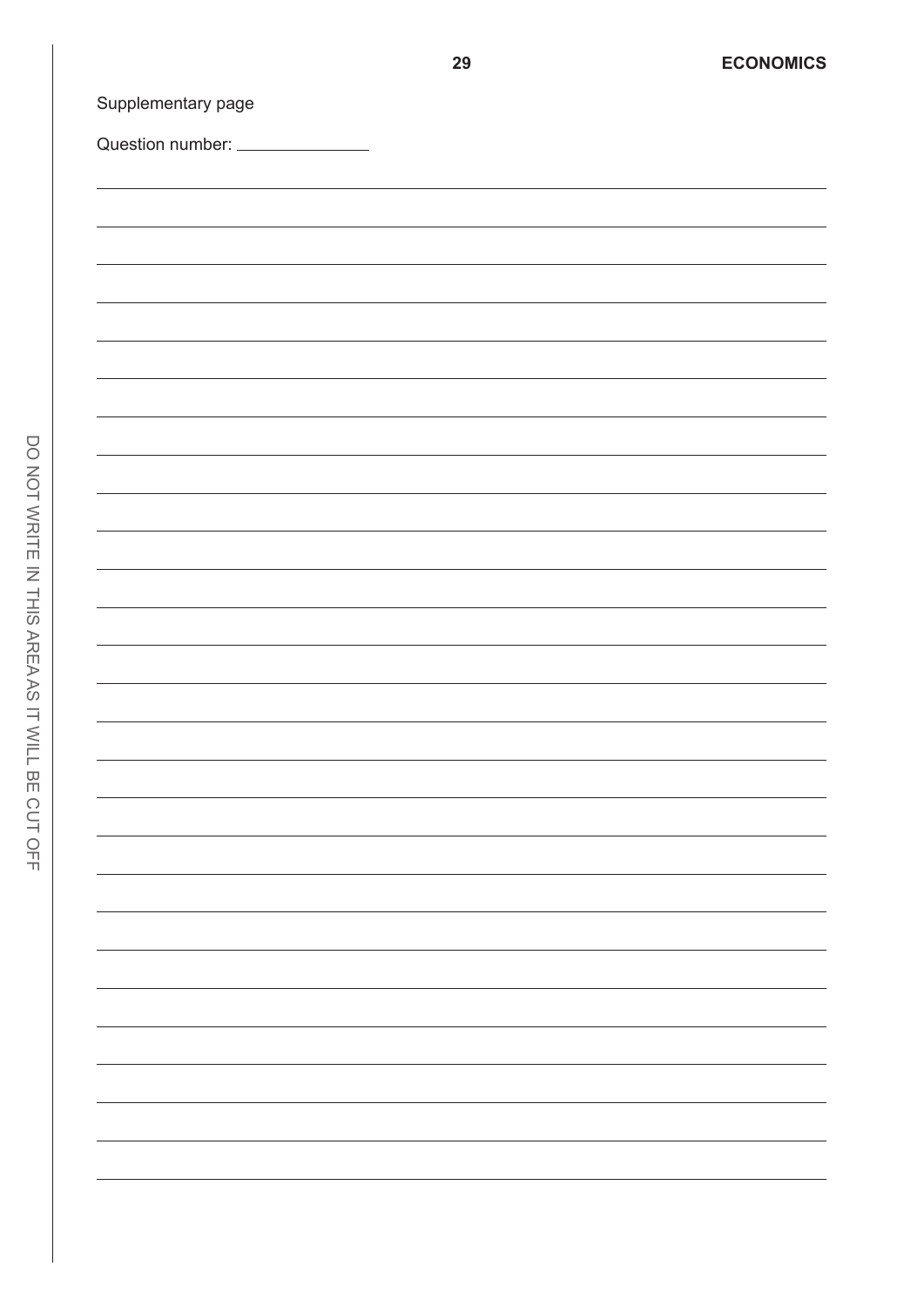| <b>ECONOMICS</b>                | 30 |
|---------------------------------|----|
| Supplementary page              |    |
| Question number: ______________ |    |
|                                 |    |
|                                 |    |
|                                 |    |
|                                 |    |
|                                 |    |
|                                 |    |
|                                 |    |
|                                 |    |
|                                 |    |
|                                 |    |
|                                 |    |
|                                 |    |
|                                 |    |
|                                 |    |
|                                 |    |
|                                 |    |
|                                 |    |
|                                 |    |
|                                 |    |
|                                 |    |
|                                 |    |
|                                 |    |
|                                 |    |
|                                 |    |
|                                 |    |
|                                 |    |
|                                 |    |
|                                 |    |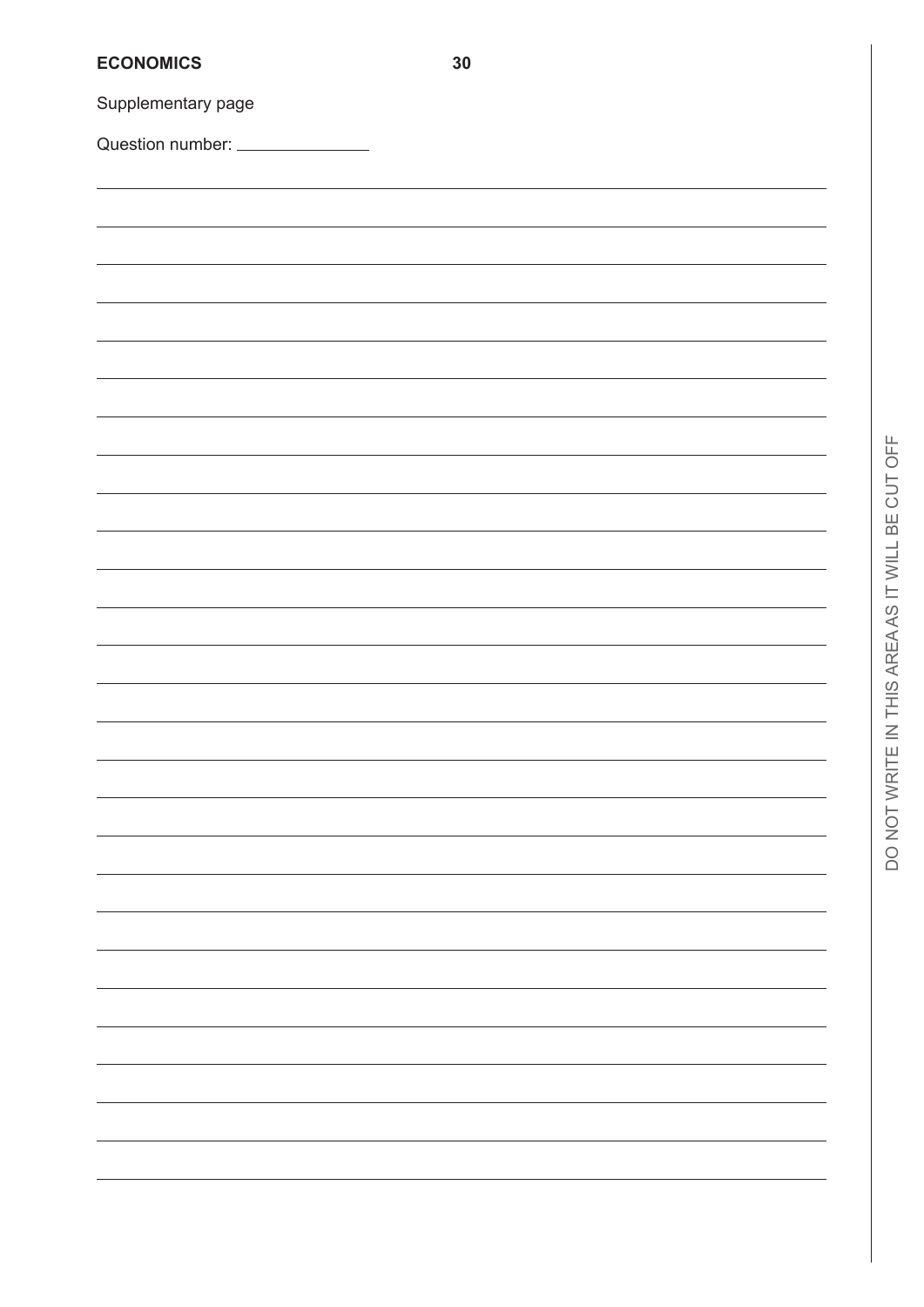| Question number: ______________ |  |  |
|---------------------------------|--|--|
|                                 |  |  |
|                                 |  |  |
|                                 |  |  |
|                                 |  |  |
|                                 |  |  |
|                                 |  |  |
|                                 |  |  |
|                                 |  |  |
|                                 |  |  |
|                                 |  |  |
|                                 |  |  |
|                                 |  |  |
|                                 |  |  |
|                                 |  |  |
|                                 |  |  |
|                                 |  |  |
|                                 |  |  |
|                                 |  |  |
|                                 |  |  |
|                                 |  |  |
|                                 |  |  |
|                                 |  |  |
|                                 |  |  |
|                                 |  |  |
|                                 |  |  |
|                                 |  |  |
|                                 |  |  |
|                                 |  |  |
|                                 |  |  |
|                                 |  |  |
|                                 |  |  |
|                                 |  |  |
|                                 |  |  |
|                                 |  |  |
|                                 |  |  |
|                                 |  |  |